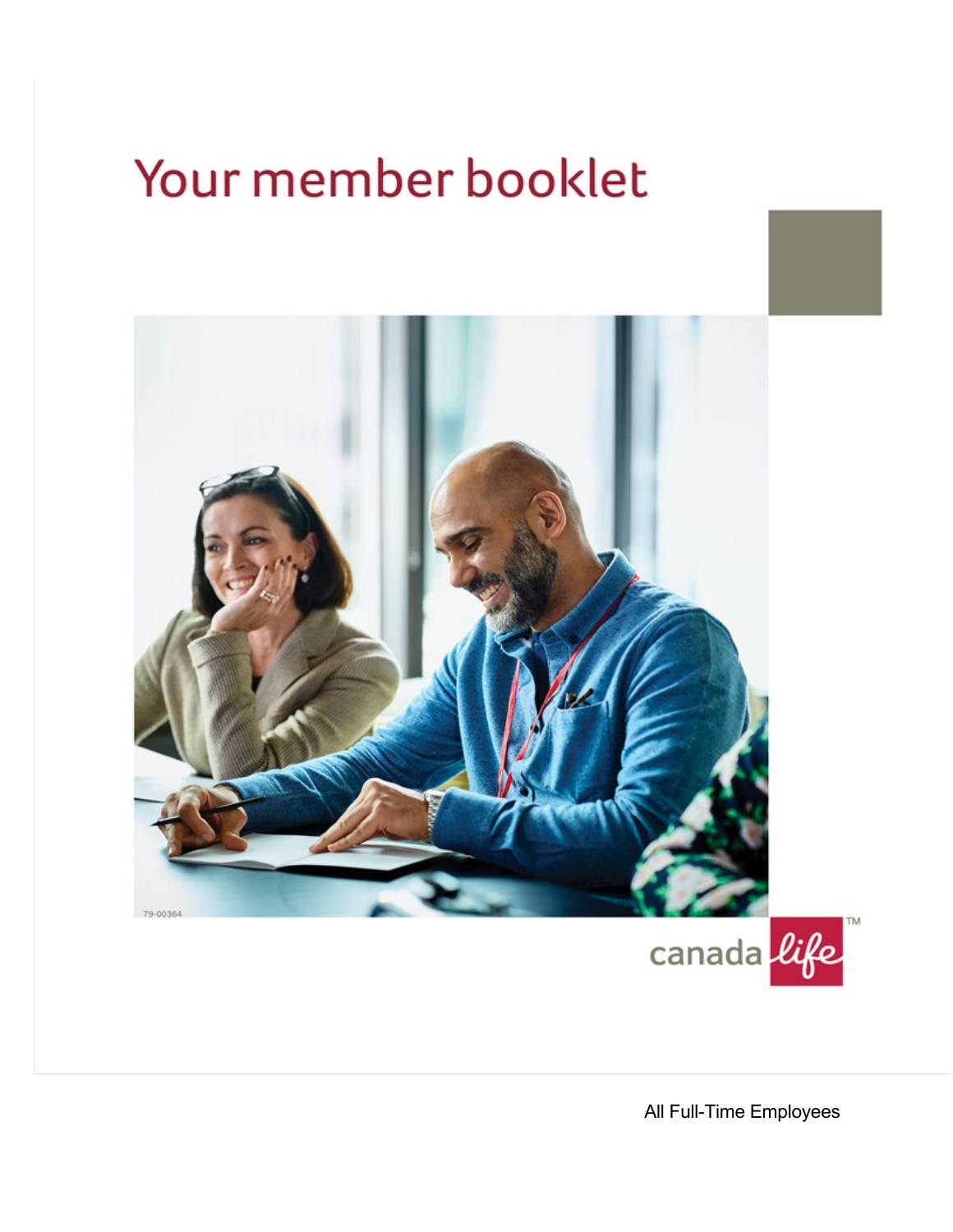Group Retirement Savings Plan for Alteryx Canada Inc.

Amended effective May 28, 2020 Policy/Plan Number 68544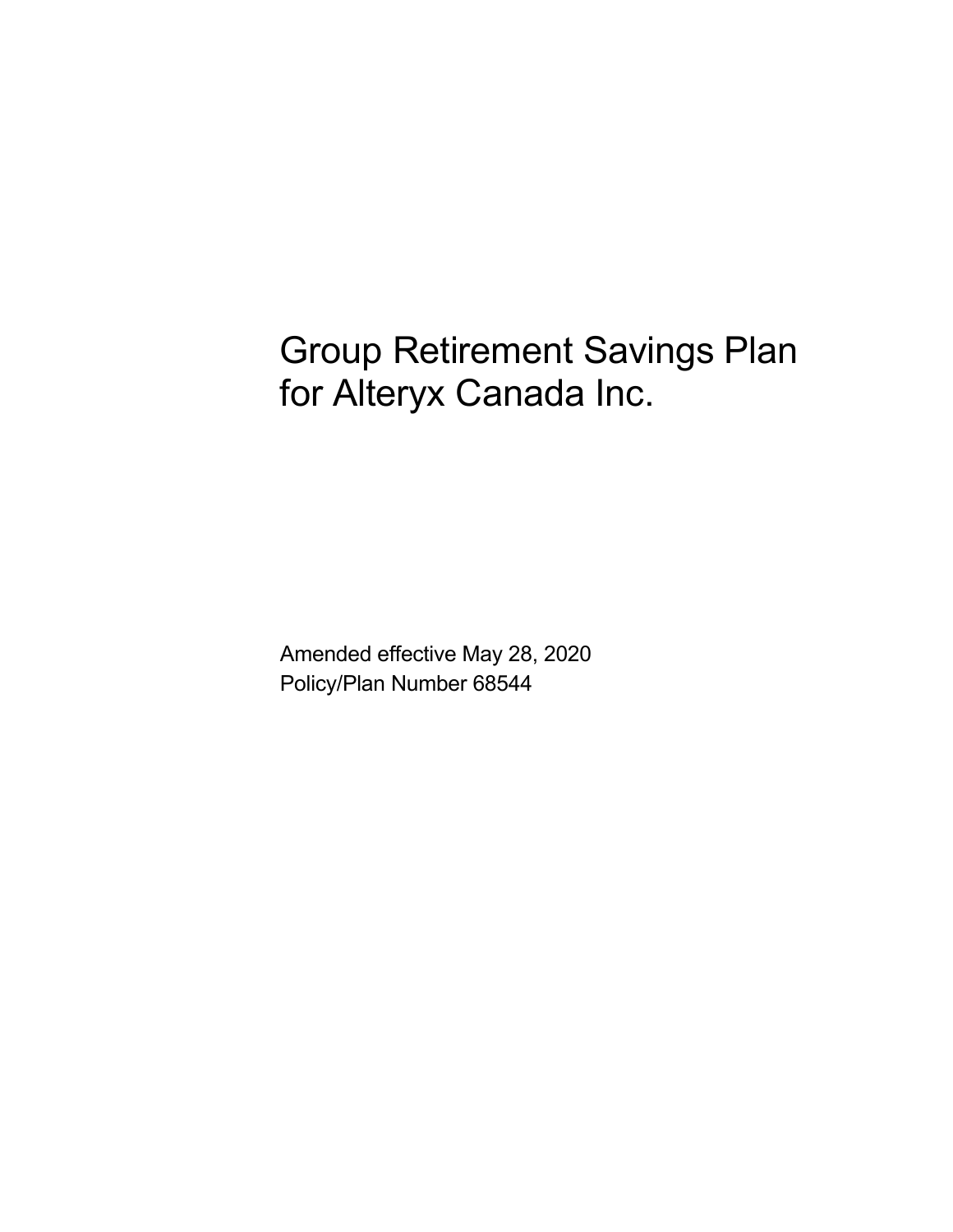## *Dear plan member,*

To help you\* achieve financial security during your retirement years, Alteryx Canada Inc. has established a group registered retirement savings plan (RRSP). We work closely with The Canada Life Assurance Company (Canada Life), a premier service provider for group retirement and savings plans. The more you understand about the plan, the more likely you'll be successful in saving for your retirement.

This member booklet outlines the benefits available to you and contains important information including:

- How much you and Alteryx Canada Inc. contribute to your retirement savings
- What happens to your retirement savings when you retire
- What happens if you pass away before you retire
- Where you can find answers to your retirement and savings questions

We want to help you have a long and rewarding retirement after all of your years of hard work. So please make sure that you read this booklet, contact Canada Life with any questions you may have, and file it away for easy reference.

While every effort has been made to ensure the accuracy of this booklet, your rights and benefits as a member of the group RRSP are governed by the terms of the certificate.

Alteryx Canada Inc., as your plan sponsor, provides this plan to you under the Capital Accumulation Plan guidelines and applicable legislation. These guidelines are a national standard for employer-sponsored savings plans. They help ensure your plan is properly established and maintained, and you're provided with ongoing education and information about your plan. For more information on your rights and responsibilities, please see the Additional information section of this booklet.

*\*Note that in this booklet "you" means a person entitled to benefits in accordance with the terms of the registered documents.*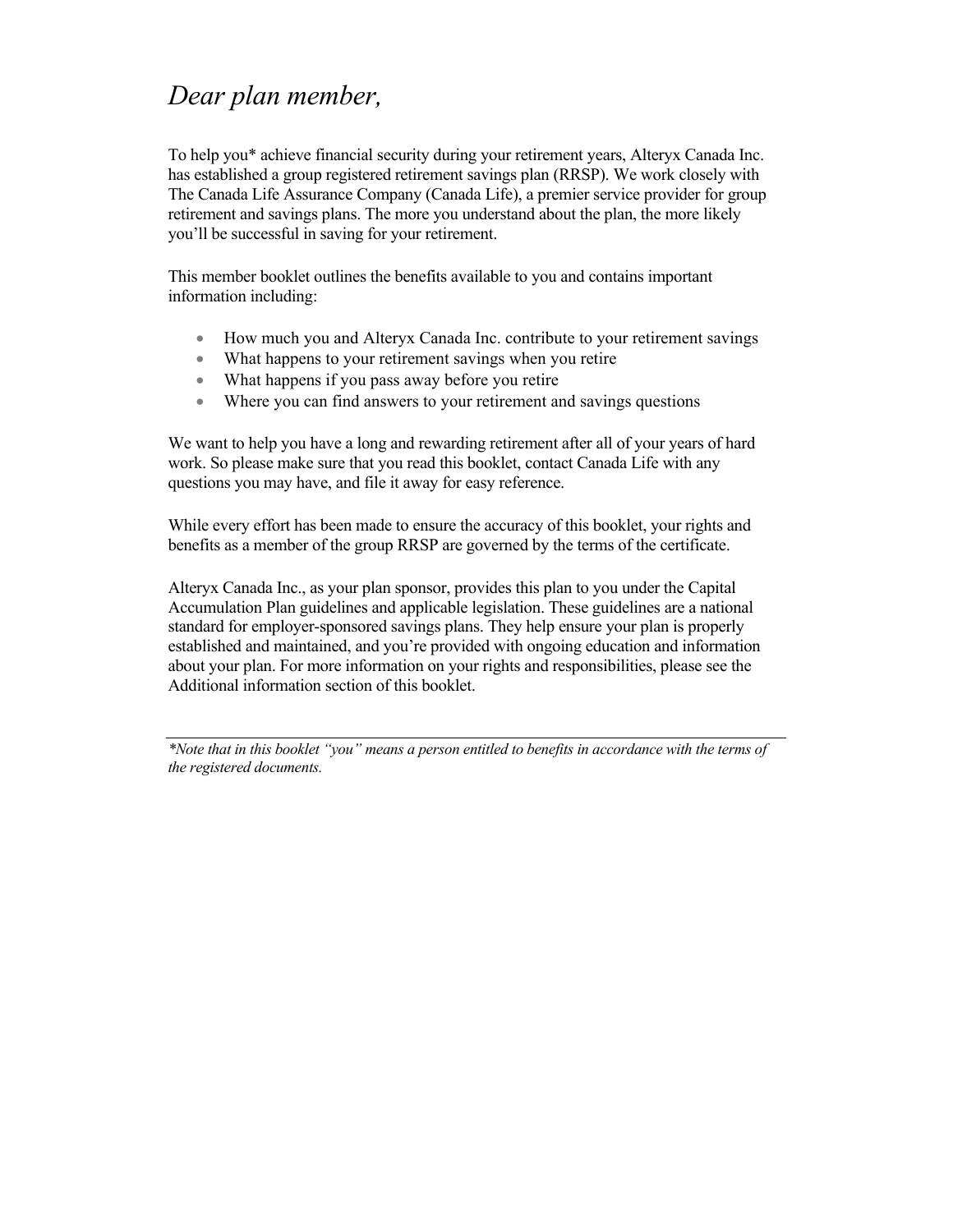## TABLE OF CONTENTS

| you want to withdraw contributions while you're still employed? 13 |  |
|--------------------------------------------------------------------|--|
|                                                                    |  |
|                                                                    |  |
| you go through a marriage breakdown or relationship breakdown? 13  |  |
|                                                                    |  |
|                                                                    |  |
|                                                                    |  |
|                                                                    |  |
| If your spouse or common law partner is your plan beneficiary 14   |  |
|                                                                    |  |
|                                                                    |  |
|                                                                    |  |
|                                                                    |  |
|                                                                    |  |
|                                                                    |  |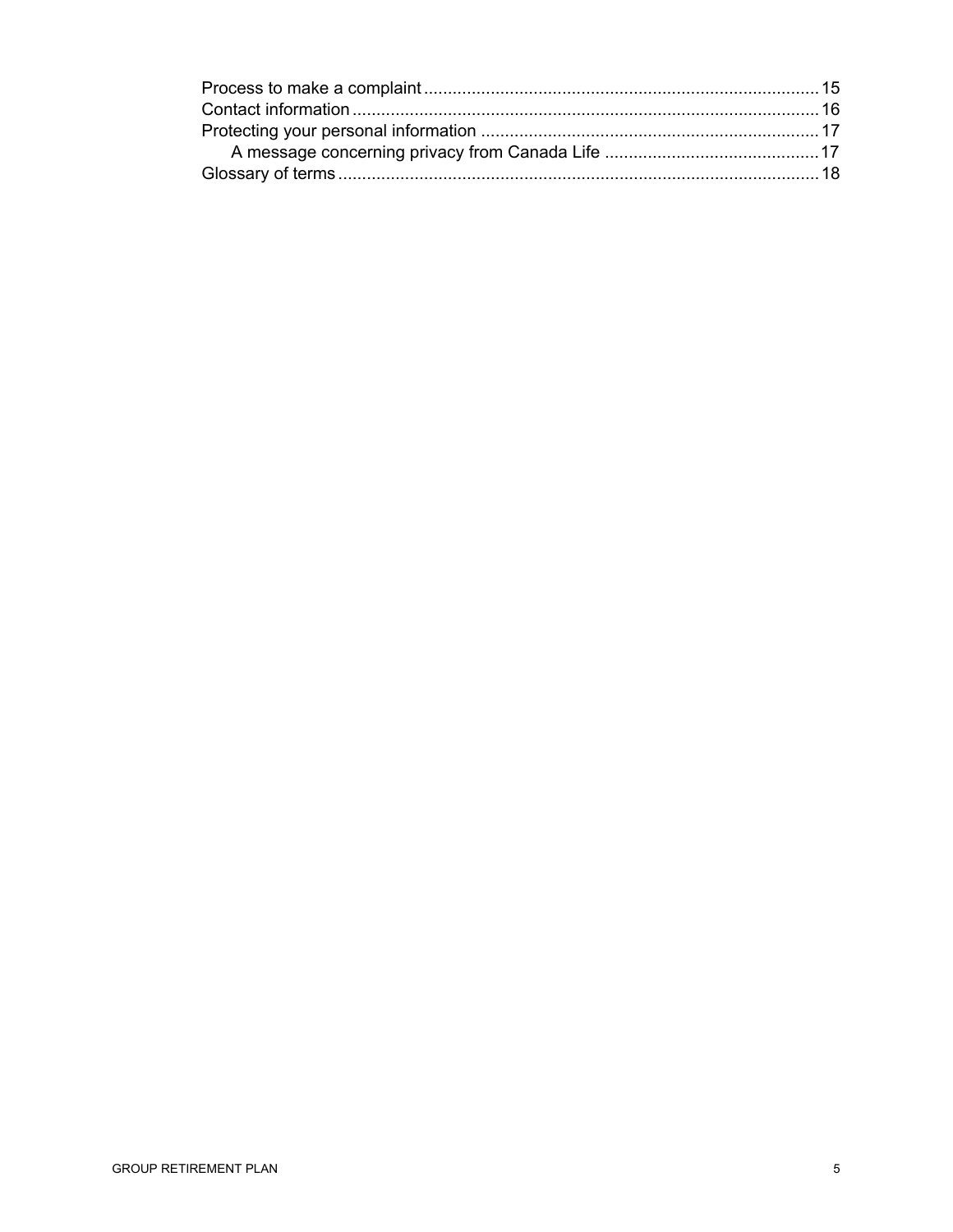## **Your retirement plan**

Welcome to Your retirement plan*.* This section will help you understand some basics about your retirement plan including eligibility, how contributions work and more. This section may refer to materials found in the enrolment material you received which you can review for further information.

The enrolment material you received was created by our service provider, Canada Life, to help you make your retirement dream a reality.

Let's start by looking at the plan. Your plan is a group RRSP. Here are a few details you should know about your plan:

- You choose how much you want to save for your retirement
- You can track how much money is in your account
- You may make contributions to your account at least monthly
- We contribute to your account to help you achieve your retirement goals
- The exact amount of your retirement income can only be determined when you retire

If you'd like more information on your plan rules or how your plan operates, contact your human resources department. For any other information, contact Canada Life.

## **How to get information**

You want to keep up to date with your retirement plan and know that you're on track to achieving your retirement goals. We, along with Canada Life, want to help you get that information quickly and easily.

## **Statements**

Semi-annually, you'll receive a statement from Canada Life showing the activity of your account.

This statement includes information that can help you make informed decisions for retirement. Your statement will include Smart messages*,* customized information that speaks directly to you and is based on the dynamics of your account.

You'll also receive customized retirement income illustrations on your year-end statement. These retirement income illustrations don't just show if you're on track towards your retirement income goal, they also provide several scenarios to help you set realistic expectations.

## **GRS Access — [grsaccess.com](http://www.grsaccess.com/)**

Secure and easy to use, Canada Life designed the GRS Access website with your needs in mind. When you log onto GRS Access*,* you can:

- Find your account balance
- Determine your investment personality
- Learn about retirement planning
- Create your own personal retirement plan
- Print statements when you need them
- View and change the investment direction of future contributions and maturing investments
- Transfer between investment options

GRS Access is also the place to find:

- Information on the investment options in the plan
- Rates of return on your investment options

Once you become a member, and you have provided your email address, Canada Life will send you an invitation by email to register for GRS Access. When you register, you'll be able to create an Access ID and password of your choice, which you can use to access your information online.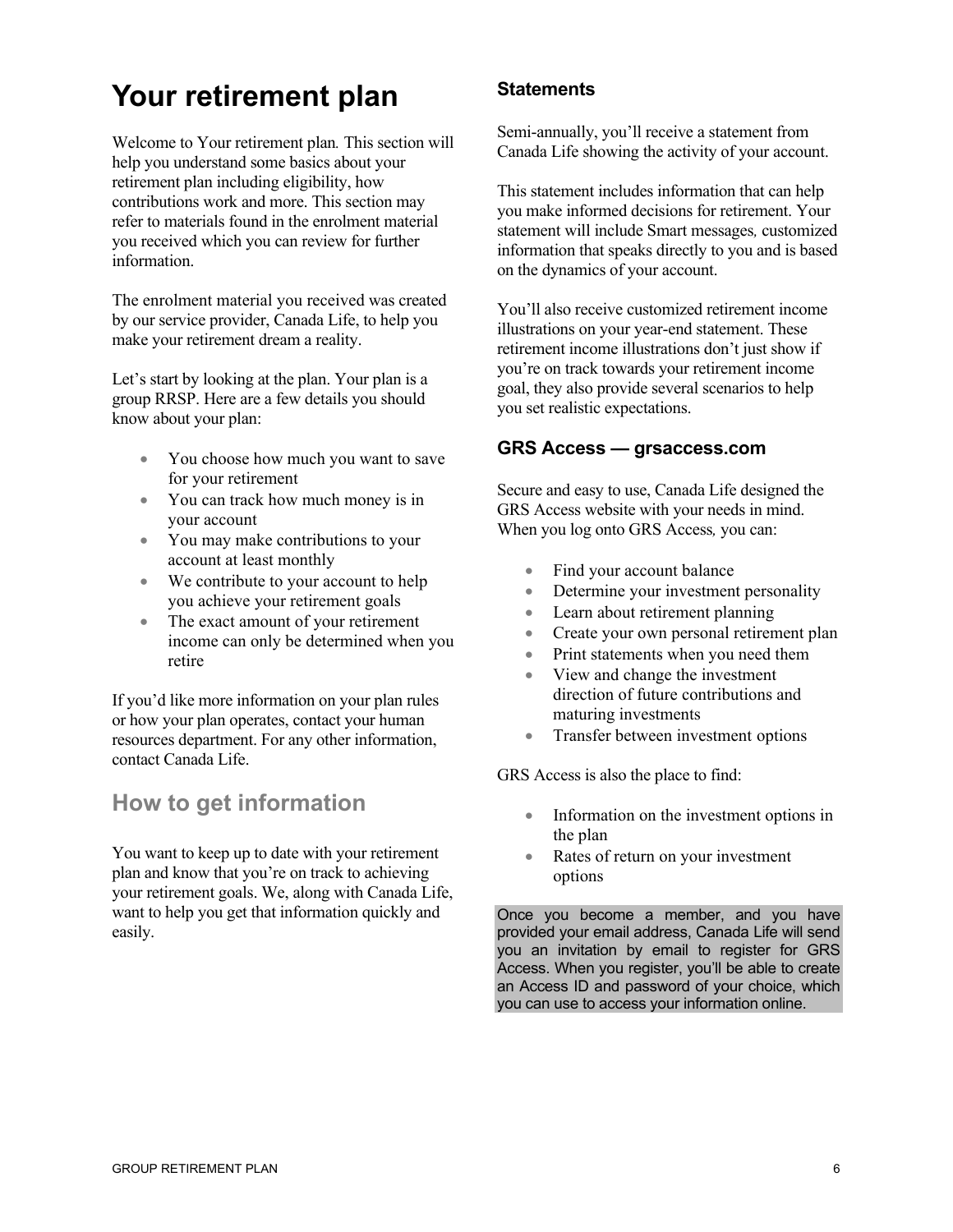## **Access Line — 1-800-724-3402**

For information about your account, you can call Access Line at 1-800-724-3402 to speak with a bilingual client service representative. Access Line is available weekdays between 8 a.m. and 8 p.m., ET. Call Access Line to:

- Find your account balance
- Transfer between investment options
- Change the investment direction of future contributions
- Obtain current interest rates and net unit values
- Review one-year gross rates of return

## **Eligibility**

You may join the plan immediately and make voluntary contributions. After you complete 30 days of employment you may join the plan on the first day of the following month and make regular contributions.

Regular contributions will attract contributions from us to the plan.

## **Plans for spouses or common-law partners**

You and your spouse or common-law partner can establish a spousal or common-law partner plan at any time. This type of plan allows you to make contributions to your spouse or common-law partner's plan. You receive the tax relief for those contributions.

A spousal or common-law partner plan can be useful if your current income, or anticipated retirement income, is significantly higher than your spouse's or common-law partner's.

When funds are withdrawn from a spousal or common-law partner plan, your spouse or common-law partner claims the withdrawal as income, as long as you haven't contributed to any spousal or common-law partner plan in the year the funds are withdrawn or in either of the two preceding years.

If you have, you (the contributor to the plan) must include the withdrawal amount in your income. For further details, refer to the Canada Revenue Agency (CRA) guide, *T4040-RRSPS and Other Registered Plans for Retirement.*

Your human resources department can provide further details on how to establish these type of plans.

## **How to join the plan**

Joining the plan is easy. We'll provide you with our group plan application form(s).

Due to government regulations, Canada Life can't accept contributions until they receive your RRSP application(s).

## **Contributions**

### **How to contribute to your group RRSP**

Your contributions will be directed to your group RRSP. You can make contributions by payroll deductions and/or by lump-sum. All of your regular contributions will be deducted from your pay.

### **Lump-sum contributions**

To make a lump-sum contribution, set up online banking to have contributions sent direct to Canada Life from your bank account (no forms are required).

To set up online banking:

- Sign in to your personal banking website
- Search for "Canada Life" in the bill payment section and choose the plan that applies to you: • CANADA LIFE GROUP RRSP or • CANADA LIFE SPOUSAL GROUP RRSP
- Enter the following information to create the account number:
	- Your plan/policy number (on GRS Access or your plan statement)
	- Your certificate number (on GRS Access or your plan statement)

EXAMPLE: CANADA LIFE GROUP RRSP – 12345999999999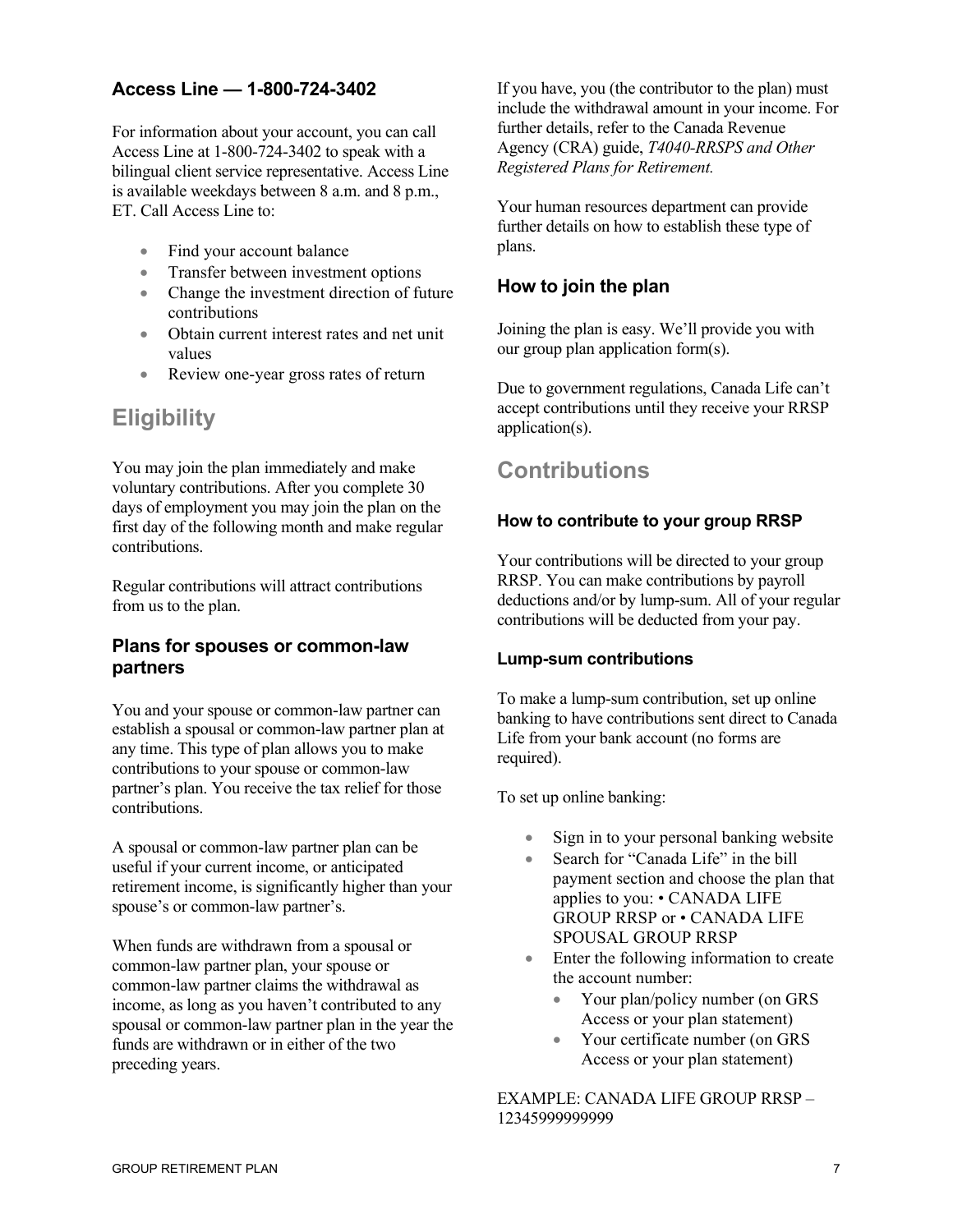Alternatively, to make a lump-sum contribution, simply write a personal cheque payable to "The Canada Life Assurance Company" for the amount you wish to contribute and indicate your policy/plan number on the cheque. Then, complete the *Lump-sum contributions* form available from GRS Access (Tools and resources > Printable forms) or from your human resources department and attach it to your cheque. Mail the cheque and form directly to Canada Life or send them through your human resources department. If you contribute to a plan for yourself and a plan for your spouse or common-law partner, indicate on the cheque how much should go to each plan.

## **What you contribute**

You may make regular contributions up to six per cent of your earnings (your basic salary including overtime and bonuses) to the plan through payroll deduction.

You may choose to increase your contributions to the plan and make contributions on a voluntary basis.

Contributing through payroll deduction is convenient and easy. The amount you direct to the plan will be withheld from your pay and then remitted, by us, on your behalf. This convenient method of making contributions allows us to reduce the amount of income tax deducted from your pay.

If you want to adjust your contribution amount, send your human resources department a written request.

### **What Alteryx Canada Inc. contributes**

We match 50 per cent of your regular contributions to your group RRSP, subject to a maximum of three per cent of your earnings (your basic salary including overtime and bonuses).

We will not match any contributions you make on a voluntary basis.

Contributions we make are treated as taxable income to you. Additionally, your employment deductions will increase accordingly as required under the applicable legislation. However, when contributions are made directly to your group RRSP, generally no income tax is withheld and you immediately receive the benefit of tax relief.

## **Transfers into the plan**

Certain types of payments may be transferred to your group RRSP. Refer to the CRA guide, *T4040- RRSPS and Other Registered Plans for Retirement*  or visit their website at canada.ca for more details.

## **Tax information**

## **Tax deductions**

Your RRSP is registered with the CRA. This means the contributions you make, and those we make on your behalf, are deductible from your taxable income and payment of tax is deferred as long as you don't exceed your RRSP deduction limit. The *Notice of Assessment* form you receive from the CRA after filing your previous year's income tax return will indicate your limit for the current year.

However, payment from the plan is generally considered taxable income (unless a tax-sheltered transfer is made). Any cash withdrawal is taxable in the year received and subject to withholding tax at the time of withdrawal.

## **Tax receipts**

Tax receipts for contributions made to the plan will be issued twice a year and sent directly to your home address. Receipts are issued every:

- January (covers contributions made in March to December of the previous year)
- March (covers contributions made during the first 60 days of the current year)

A tax deduction for contributions made during the first 60 days of the current calendar year may be claimed on either your current or previous year's income tax return.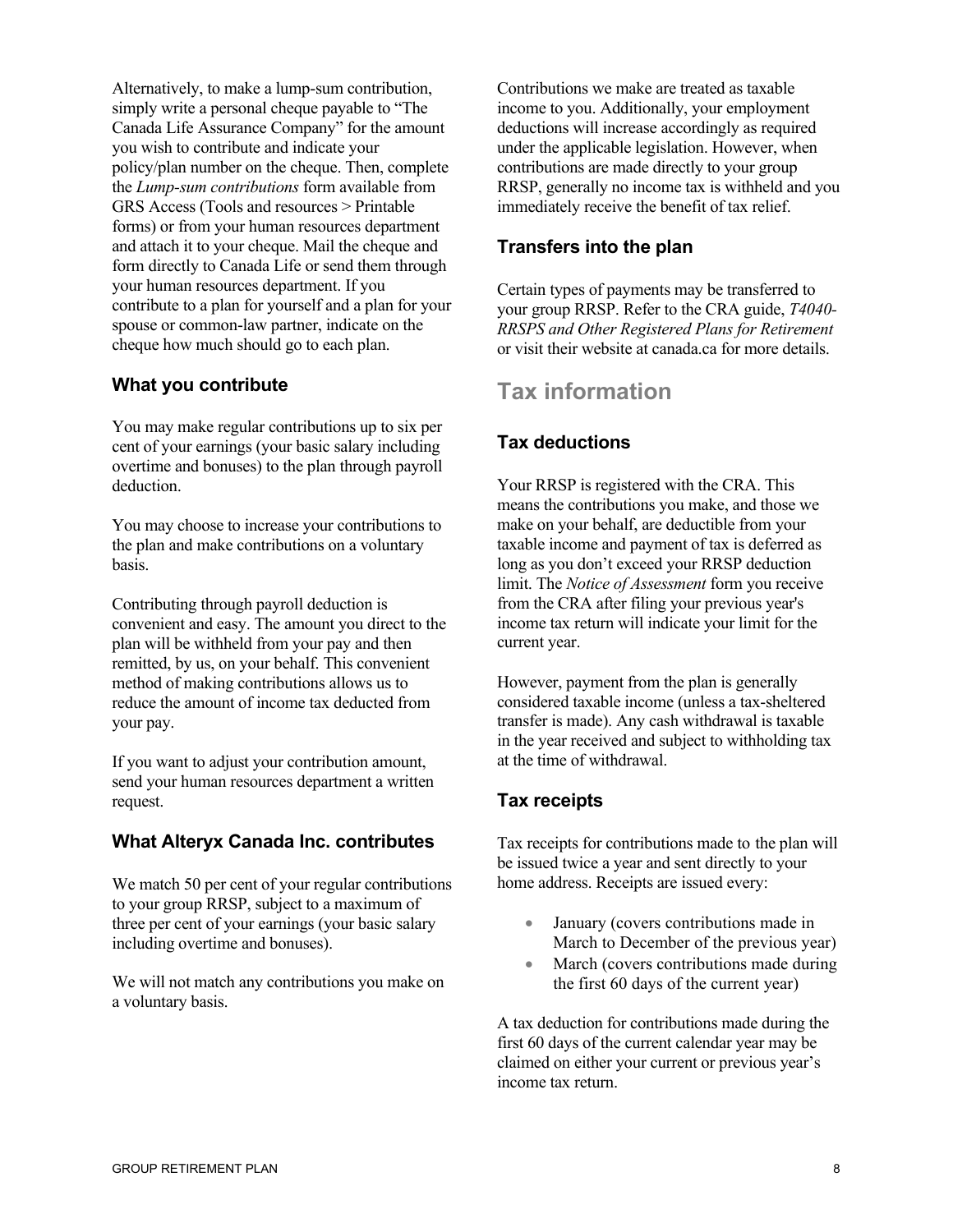The CRA requires you to attach a copy of the appropriate receipt to your income tax return in order to support your claim for deductions. If you make contributions during the first 60 days of a calendar year and you don't claim them as a deduction on your tax return for the previous calendar year, you're still required to notify the CRA of these contributions.

The CRA includes instructions on how to report contributions, along with the appropriate forms, in the income tax package they send to you.

## **Excess contributions**

In any taxation year, contributions that exceed your annual RRSP deduction limit won't be eligible for a tax deduction in that year.

As well, excess contributions may be subject to penalty tax until withdrawn from the plan if your cumulative excess contributions are above the limits set by the Income Tax Act. Contact your local taxation office for more information.

## **Investment options**

This plan offers different types of investment options. Contributions may be invested in one or a combination of the following:

- A daily interest account
- A guaranteed investment
- A variable fund investment

### **Daily interest account**

Contributions are invested in a guaranteed account where daily interest fluctuates on a regular basis. Contributions are credited with interest.

### **Guaranteed investment**

Contributions are invested in a guaranteed investment where the interest rate is guaranteed. Contributions are credited with interest.

### **Variable fund investment**

Contributions are invested in a variable fund investment where the rate of return isn't guaranteed. Contributions are credited with investment gains or losses.

Your options are listed in your Investment menu which can be found in the material provided by Canada Life.

We or Canada Life may add or remove investment options at any time. Additionally, withdrawals or transfers from investment options may be delayed, suspended or restricted for a period of time by Canada Life or the manager of the investment option. You'll be notified if either of these events occurs.

You'll receive information about the investment returns in the statement mailed to you. You can also access descriptions of the investment options and investment return information by visiting grsaccess.com and going to the Investment section.

You decide where contributions to the plan are invested by selecting from the investment options available under the plan. You can change your investment options by visitin[g grsaccess.com](http://www.grsaccess.com/) and going to Tools and resources, calling Access Line or completing the *Member investment instructions* form, which we can provide to you.

Contributions invested in a guaranteed investment will mature at the end of the month coinciding with, or following, the end of the investment term. For example, if contributions are invested into a one-year guaranteed investment on Jan. 15 of this year, it will mature on Jan. 31 of next year.

At the end of your guaranteed investment's term, it will be reinvested into another guaranteed investment for the same term. If you don't want it to be reinvested, you must inform Canada Life before the end of the term.

If contributions are invested in a guaranteed investment, the interest rate is guaranteed and compounded daily. However, if you withdraw money before the end of the term, a calculation may be done to determine the amount you'll receive and early withdrawal fees may be charged. See the member schedule of fees for more information.

If contributions are invested in a variable investment, neither the principal nor any investment gain is guaranteed.

If you'd like more information, call Access Line or visit [grsaccess.com.](http://www.grsaccess.com/) Additional information can be found in the enrolment material you received.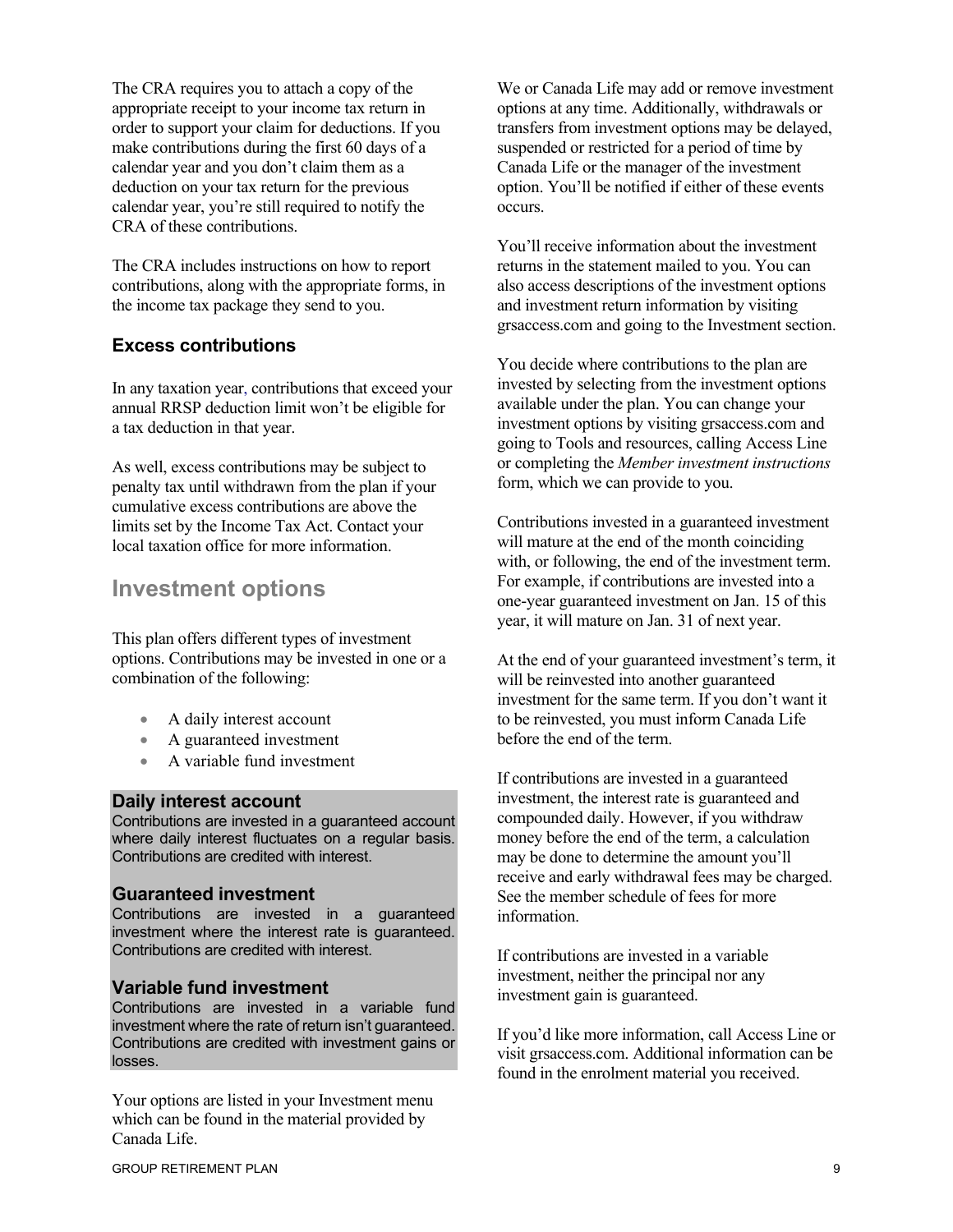## **Frequent trading**

Frequent trading is an investment strategy that's detrimental to other members invested in the same variable fund investment options. Canada Life monitors this activity. If it's determined that excessive trading is occurring, a frequent trading fee may be charged (currently up to two per cent of the amount exchanged) or a transfer may not be allowed in accordance with administrative rules.

## **Automatic investment rebalancing**

Keep your investments in line with your objectives and investment personality profile so you spend less time thinking about your investments with the Automatic investment rebalancing service. This service automatically rebalances your asset mix\* based on the investment instructions you've provided for future contributions.

To sign up for the Automatic investment rebalancing service, visit [grsaccess.com,](http://www.grsaccess.com/) call Access Line or contact your human resources department.

\*Asset mix is the distribution of your investment dollars among asset classes (e.g., equity funds versus fixed income funds).

## **Default investment option**

As a member of the plan, you're responsible for selecting the investment options for the contributions, reviewing them regularly and making changes you feel are needed.

If you don't make a decision, we've chosen the Continuum Target Date Funds as the default investment option. Due to the unique nature of the Target Date funds, your age and age 65 (the age the majority of members choose to retire) is used to determine the appropriate Target Date fund to be applied as the default investment option. This may be suitable for medium- or long-term investing, but it may not be the right choice for you. The investment return on this fund isn't guaranteed, and with all similar investments, does involve some risk which may not suit your personal risk tolerance and investment goals.

Despite selecting this default fund, we don't recommend any particular investment option, nor do we suggest this default option is the right investment option for every plan member.

Canada Life provides a wide range of tools and information to help you make investment decisions. To find out what types of investments are best for you, complete the *Investment personality questionnaire* in the enrolment material you received or o[n grsaccess.com.](http://www.grsaccess.com/)

You'll receive statements semi-annually. These will be an ongoing source of information on your account and they'll also show which investment option(s) your contributions are invested into. You can find information and make changes at any time by visiting GRS Access or by calling Access Line.

## **Your retirement**

Welcome to Your retirement*.* This section provides you with information about your options when you prepare to retire.

## **When you can retire under the plan**

Retirement in this booklet refers to converting your retirement savings into retirement income.

Subject to any withdrawal restrictions that may apply under "...you want to withdraw contributions while you're still employed?", you can retire from the plan at any age, as long as you retire no later than Dec. 31 of the calendar year of your 71st birthday or any other time or date required by applicable legislation.

## **Your retirement income options at a glance**

As you approach retirement, you have a number of retirement income options to consider. Remember, it's your choice – and not one that you should take lightly. What you do with your retirement savings and when you do it can have a dramatic impact on your financial situation.

While you can postpone your retirement, you must transfer your retirement savings from the plan into a retirement income option by Dec. 31 of the calendar year in which you turn 71 or any other time or date required by applicable legislation.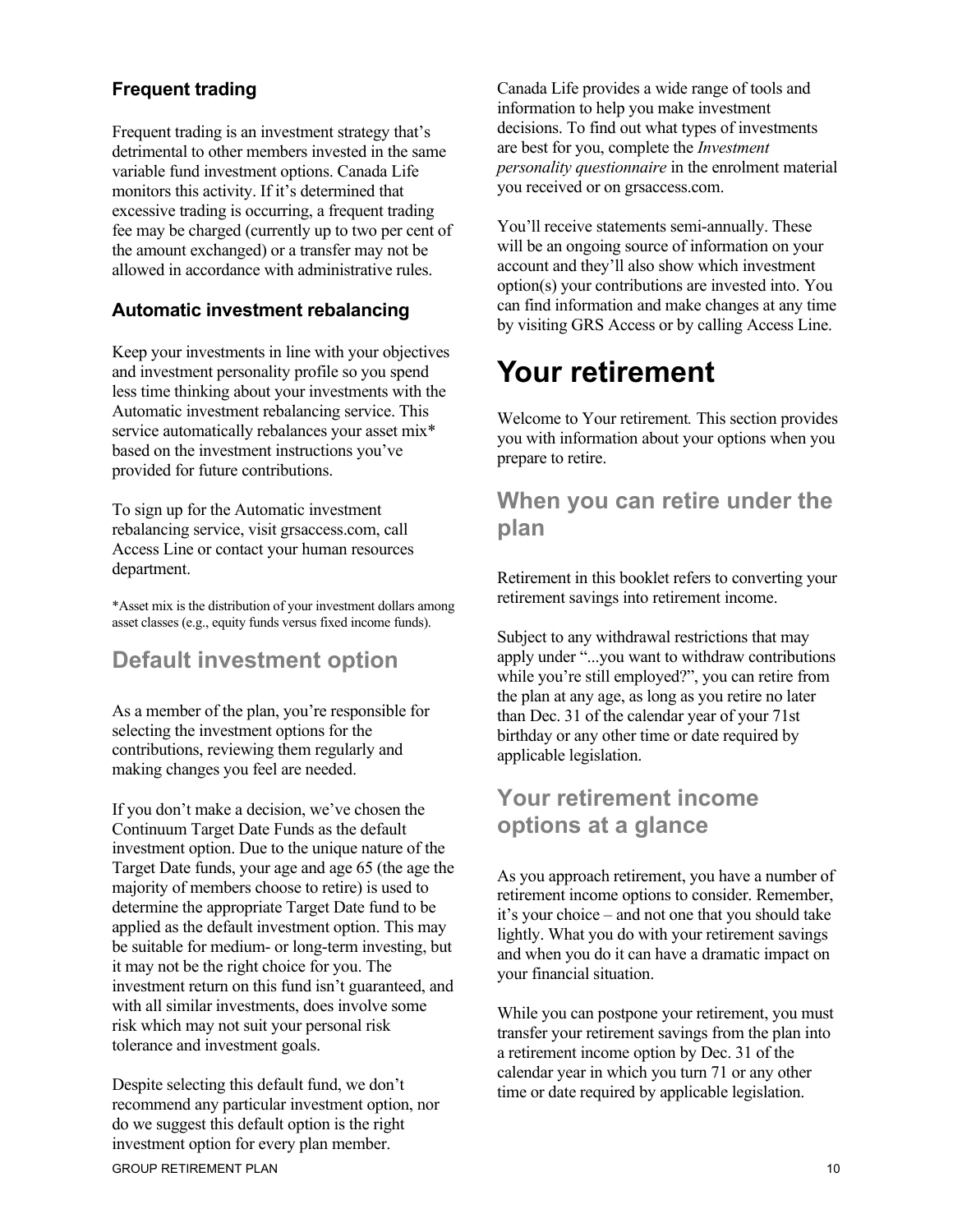### **Locked-in funds**

Locked-in funds, unlike money you contribute to your RRSP, must be used to fund a retirement income. If you transfer pension funds that are locked-in (cannot be received as a cash refund) under pension legislation into your plan, they'll continue to be locked-in and will be administered according to the applicable legislation.

## **Receiving retirement income**

## **Annuities**

An annuity is a retirement income option where, in exchange for a sum of money, you're provided with a guaranteed income that's unaffected by market conditions for as long as you live. Generally, when an annuity contract is purchased, no changes can be made during the purchaser's life time.

## **TYPES OF ANNUITIES**

The chart below includes some popular annuities that are available to you and details of how these annuities work.

| <b>Type of annuity</b>          | <b>How it works</b>                                                                                                                                                                                                    |
|---------------------------------|------------------------------------------------------------------------------------------------------------------------------------------------------------------------------------------------------------------------|
| Life annuity                    | This annuity provides you with an income for as long as<br>you live. Convenient and practical, a life annuity<br>ensures you'll never outlive your money.                                                              |
| Life annuity with guarantee     | With this annuity, you receive a specified income for life<br>and if you die before the guaranteed period ends,<br>payments will continue to your beneficiary until the end<br>of the quaranteed period.               |
| Joint and last survivor annuity | This annuity is payable while either you or your spouse<br>is living. Generally, after the annuitant (the person who<br>purchased the annuity) dies, the survivor continues<br>receiving the same or a reduced income. |

Before purchasing an annuity, it's important to understand that you're making an irreversible commitment. If you'd like more information about annuities, call Access Line.

These payments are made up of interest and principal and may be determined by:

- The type of annuity you purchase
- Your age, and in some cases, your spouse's age
- The interest rates in effect when you purchase your annuity
- The length of time your annuity payments are guaranteed
- The amount of money you used to purchase your annuity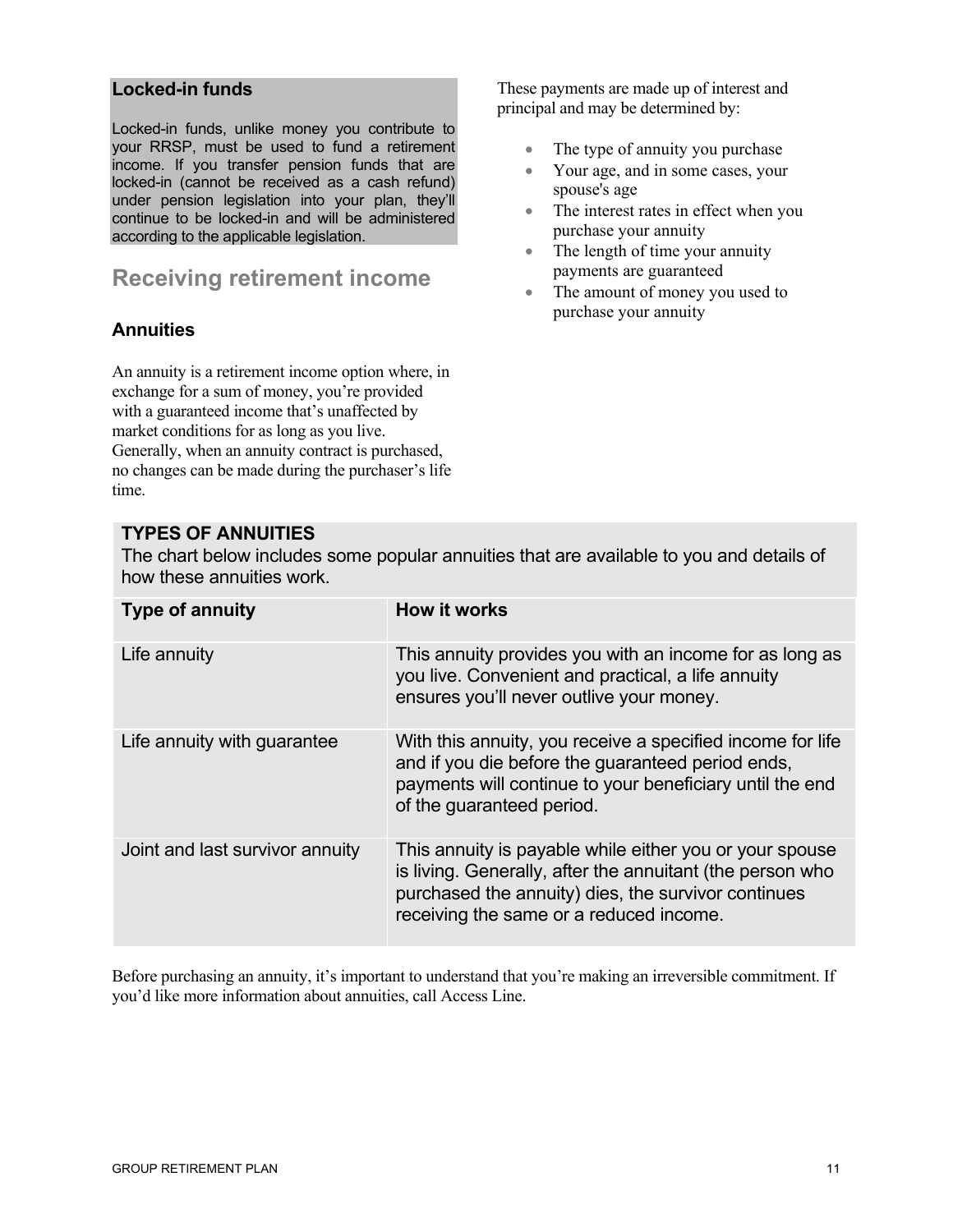## **Registered retirement income fund (RRIF)**

Like an annuity, a RRIF can provide you with a regular retirement income. However, unlike an annuity, you make all the investment decisions concerning your RRIF. As a result, your RRIF is subject to market fluctuations and the investment choices you make can affect the amount of your retirement income.

Although a RRIF offers more flexibility than an annuity, there's an annual minimum payment that you must receive from your RRIF. You can choose your retirement income as long as it's over the minimum amount.

## **Not ready to select a retirement income option?**

If you're ready to retire but aren't ready to select a retirement income option, transferring your group RRSP account to one of the following may be an option for you:

- Another RRSP
- A registered pension plan (RPP)

Money that's placed in any of these plan types grows on a tax-deferred basis.

When or how you choose to convert any of these plan types depends on factors such as your:

- Age
- Termination of membership in the RRSP, or RPP (as applicable)
- Need for regular retirement income or for payment flexibility
- Concern about inflation
- Ability and interest in managing your own investments

You can decide when to convert any of these plan types to a retirement income option such as an annuity or RRIF. This must be done no later than Dec. 31 of the year in which you reach age 71 or any other time or date required by applicable legislation. If you do not make an election by the deadline, a registered retirement income fund will be provided on your behalf.

## **What happens if…**

Welcome to What happens if*.* This section provides information on events or milestones that you may encounter as you save for your retirement, including other major life events.

In addition to this booklet, you'll receive an information package and forms outlining all of your options when any of the following events take place:

- **Retirement**
- Your employment terminates
- Termination of the plan

## **The value of contributions**

In this section, the term "value of your contributions" refers to your contributions, plus interest and any gains or losses, and includes any fees and/or adjustments as indicated in your member schedule of fees. The term "value of contributions made on your behalf", refers to contributions made to your plan by us plus interest and any gains or losses and includes fees and/or adjustments, as indicated in your member schedule of fees.

## **… your employment terminates?**

Your group RRSP is yours to transfer to another plan or to withdraw.

## **Transfer options**

Instead of receiving the value of your contributions as a cash refund, you can choose to receive an annuity or transfer the value of your group RRSP to:

- Another RRSP
- A RRIF
- An RPP
- An insurance company to purchase an annuity

Regardless of the above, if you transferred lockedin funds under pension legislation into your plan those funds must be used to provide a retirement income. You can't withdraw these locked-in funds as cash.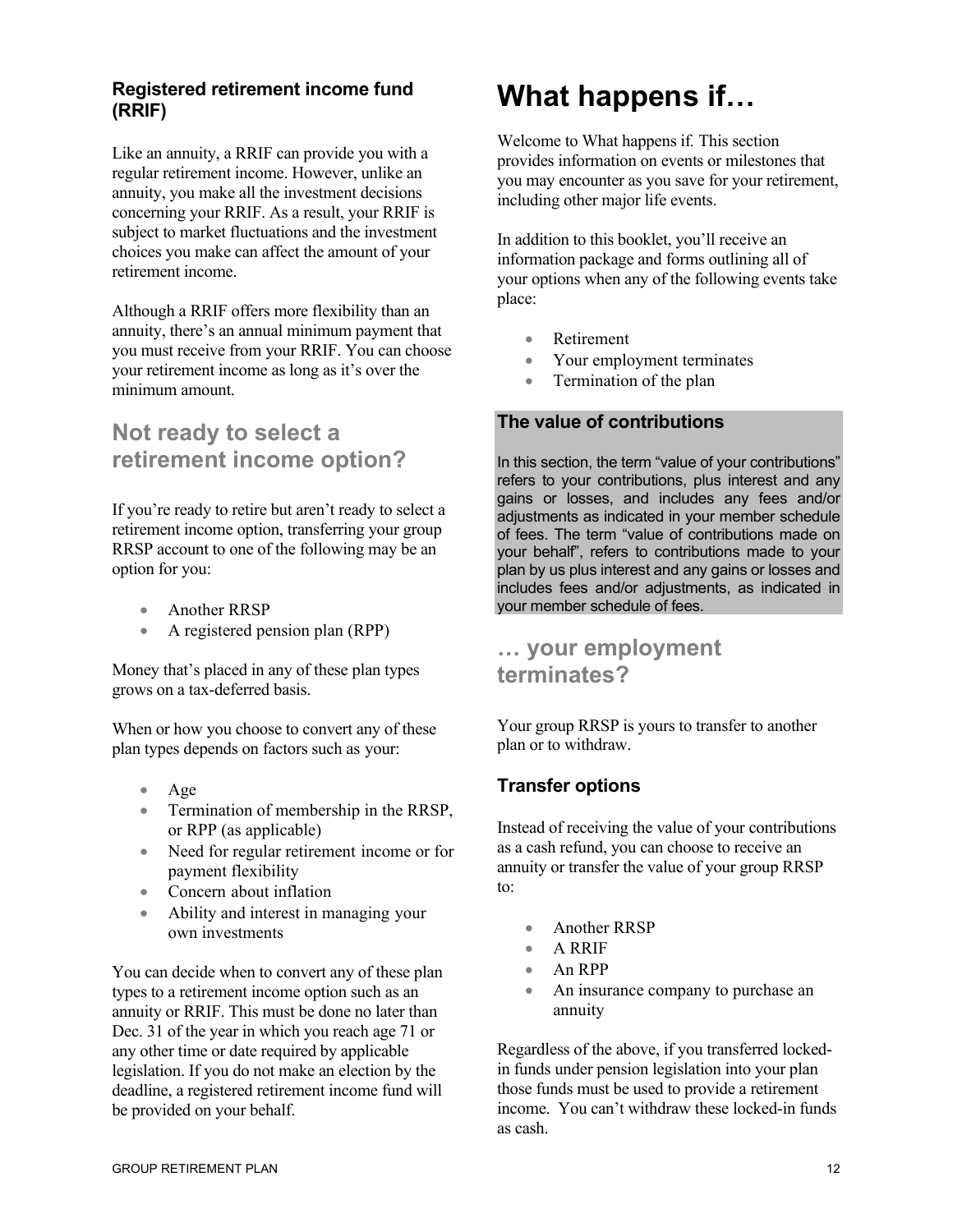If you do not make an election regarding your RRSP account within the time period indicated in your certificate, the value of your account may be transferred to a registered retirement savings plan on your behalf.

If your employment terminates, contact your human resources department for more information on your options.

Usually, any cash payment you receive from your plan (or any cash withdrawal you make from your plan) is taxable income. Any amount you withdraw from your account will be taxed in the year you received it and is subject to withholding tax (an amount deducted and remitted to the CRA on your behalf) when you make the withdrawal.

## **… you want to withdraw contributions while you're still employed?**

Withdrawing contributions we made on your behalf while you're employed is not permitted unless required by law. Withdrawals of your regular contributions or contributions you made on a voluntary basis are permitted at any time.

If you would like to withdraw online, visit [grsaccess.com](http://www.grsaccess.com/) and go to Tools and resources > Cash withdrawal. If you prefer, you may call Access Line or complete the *Request for withdrawal* form to make the withdrawal.

## **Home Buyers' Plan and Lifelong Learning Plan withdrawals**

You may make a withdrawal for the CRA's Home Buyers' Plan or Lifelong Learning Plan.

Online cash withdrawals are not permitted if you make a withdrawal for the CRA's Home Buyers' Plan or Lifelong Learning Plan.

These provisions are applicable to withdrawals by a member (including withdrawals by a spouse or common-law partner) who is a member while the employee is providing services or associated with the plan sponsor.

Any withdrawn contributions may be subject to fees and/or adjustments in accordance with the provisions of your schedule of fees.

## **… you want to use your benefits as collateral?**

You aren't allowed to use the value of your plan as collateral for a loan.

## **… you go through a marriage breakdown or relationship breakdown?**

If you go through a marriage breakdown or a relationship breakdown, the benefits under your plan may be affected. Consult a lawyer about the laws concerning this situation and the options available.

## **… you die before retirement?**

Your plan beneficiary will receive an information package outlining his/her options.

## **Your plan beneficiary**

Your plan beneficiary is your designated beneficiary or estate.

## **Designating a beneficiary**

You may designate one or more beneficiaries to receive all or part of the amount payable when you die.

To designate a beneficiary, complete a *Designation of revocable beneficiary/trustee appointment* form. You can get a copy of this form by calling Access Line or contacting your human resources department. You can also get a copy of this form on GRS Access by going to Tools and resources > Printable forms.

Designating a beneficiary will help ensure your benefits are paid as you wish, if you die before you start receiving retirement income.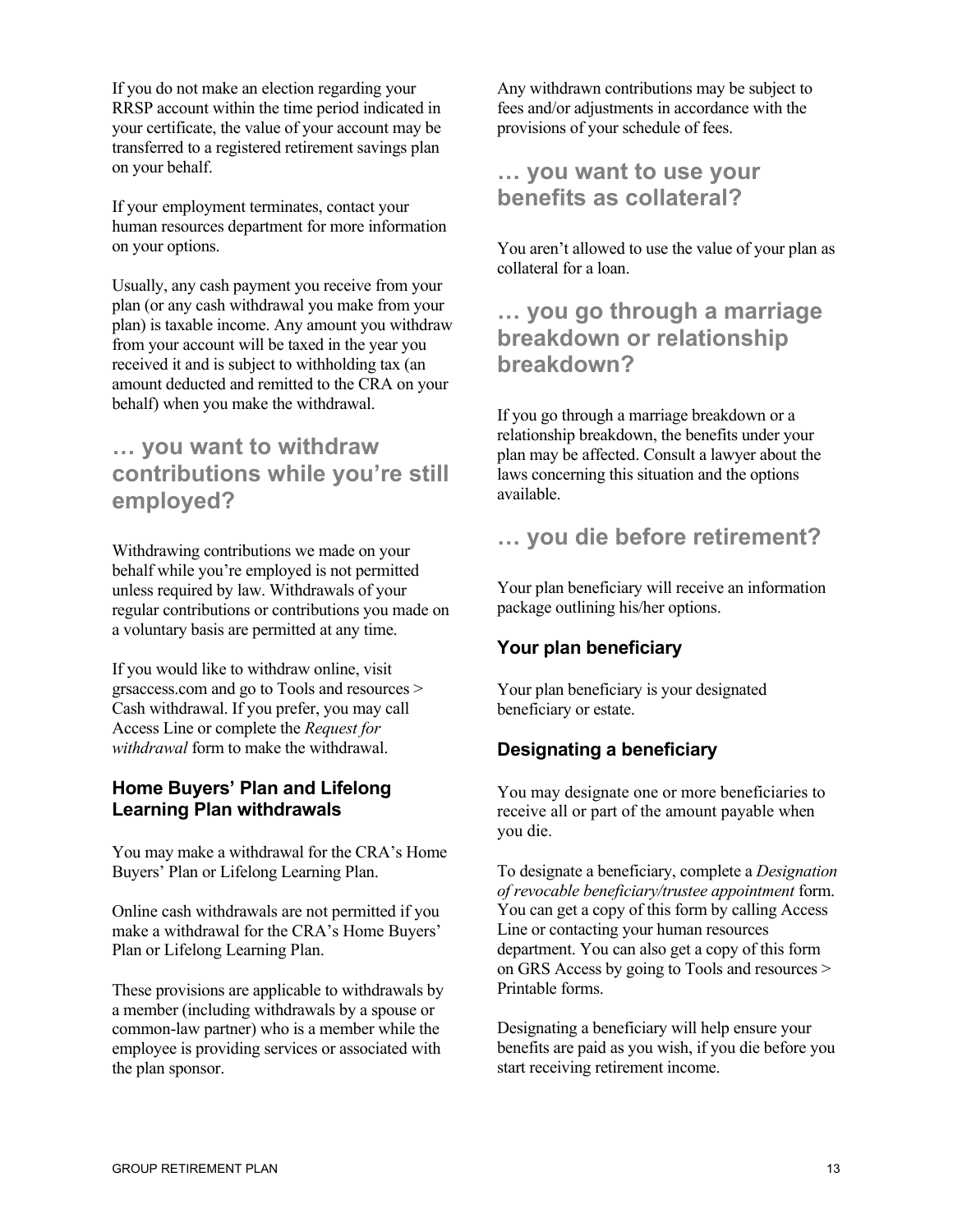If you designate a beneficiary, benefits are paid directly to your beneficiary which avoids the delays associated with processing an estate. Estate taxes (sometimes referred to as probate fees) are also avoided, although income tax may be payable on your death benefit.

Without a beneficiary, any benefits will be paid to your estate.

If you name your minor child or grandchild as your plan beneficiary for your RRSP and that person is financially dependent on you (as defined by CRA), the plan beneficiary can receive payment as an annuity certain. This annuity will provide payments until the child turns 18. Transfer options may also be available to a financially dependent child or grandchild to the extent permitted under the applicable legislation.

## **If your plan beneficiary is a minor**

If your plan beneficiary is a minor, or a person who otherwise lacks legal capacity, you may also wish to name a trustee to receive the benefit on behalf of the plan beneficiary.

Before naming a minor as your plan beneficiary, we recommend you consider the implications of this decision by discussing it with a legal professional.

Your plan beneficiary is entitled to the total value of your account as a cash payment.

For Quebec only, if a death benefit is payable, it will be paid within 30 days after receipt of all supporting documents considered satisfactory by Canada Life, unless a shorter period has been provided for under the policy.

## **If your spouse or common law partner is your plan beneficiary**

If your plan beneficiary is your spouse or commonlaw partner, instead of receiving a cash payment, funds may be:

- Transferred to your spouse's or commonlaw partner's RRSP
- Transferred to your spouse's or commonlaw partner's RRIF
- Used to purchase a life annuity

as permitted under the applicable legislation.

However, if you transferred locked-in pension funds (according to pension legislation) to the plan, those funds may not be available as a cash payment and may continue to be locked-in and subject to the locking-in requirements of the applicable legislation.

## **… the plan terminates?**

We expect to continue the plan indefinitely, however we reserve the right to amend or terminate the plan at any time.

If the plan is terminated, you'll be entitled to the value of your contributions and the value of the contributions we made on your behalf.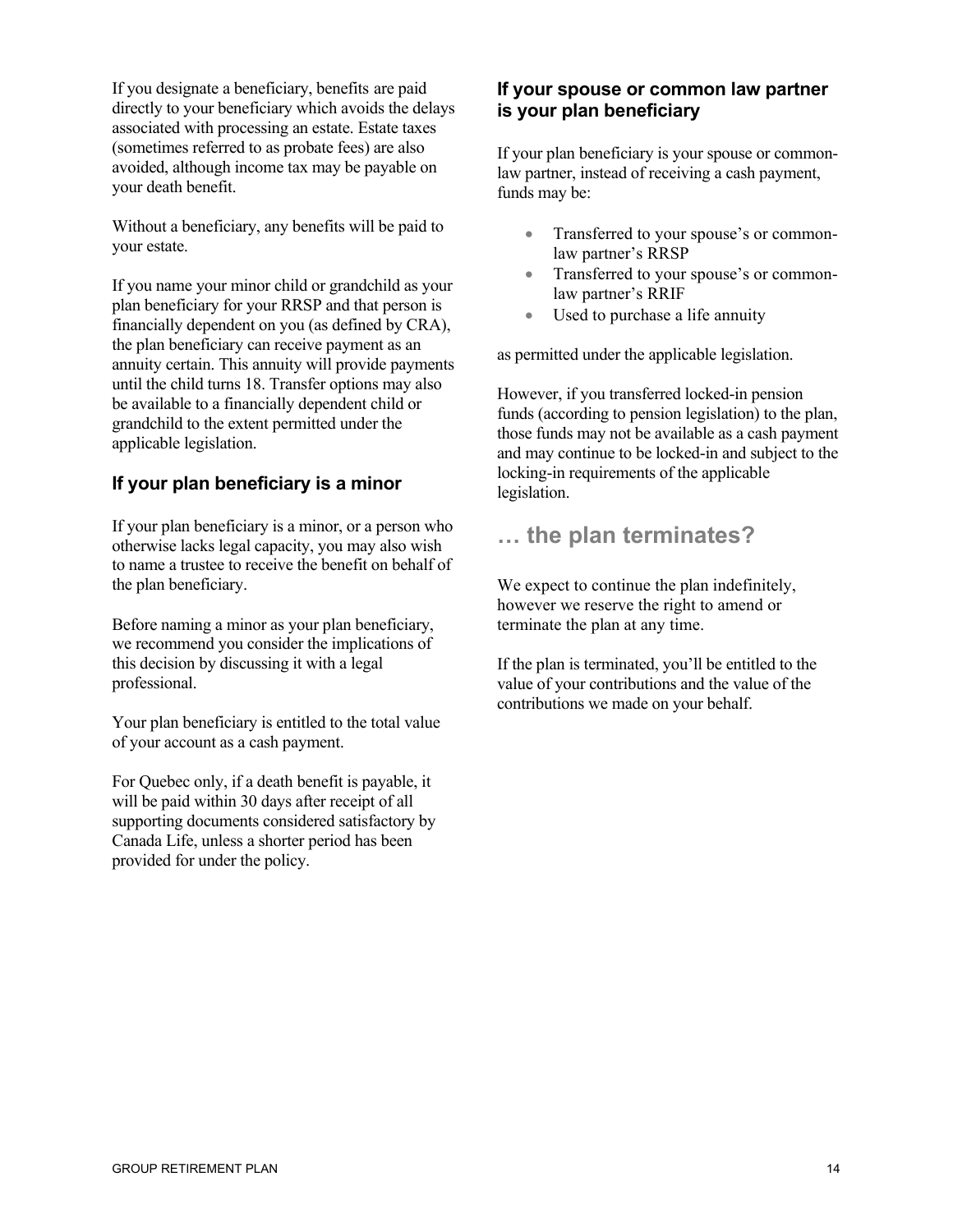## **Additional information & resources**

## **Your rights and responsibilities**

It's your responsibility to inform yourself about the plan and your rights under it, using tools provided both by us and by Canada Life. You also have the right to request a paper statement of your account, a copy of your application for membership, a copy of the group policy and any other documentation to which you are entitled to receive under the applicable legislation. Some of these rights are also available to your plan beneficiary or another claimant. You're also responsible for the investment decisions you make, including any investment decisions you allow others to make for you, regardless of any advice or recommendation that you may have been given by us or any of our service providers. The decisions you make will impact the amount of money accumulated for your retirement. To help you make those important decisions, you should consider obtaining investment advice from qualified individuals in addition to the information you may obtain from us.

## **Assuris coverage**

Canada Life is a member of Assuris. Assuris is a not-for-profit corporation, funded by the life insurance industry that protects Canadian policyholders against loss of benefits due to the financial failure of a member company.

Details about the extent of Assuris' protection are available at assuris.ca or in its brochure, which can be obtained from info@assuris.ca or by calling 1- 866-878-1225.

## **Legal actions**

Every action or proceeding against an insurer for the recovery of insurance money payable under the contract is absolutely barred unless commenced within the time set out in the *Insurance Act* (for actions or proceedings governed by the laws of Alberta and British Columbia), *The Insurance Act* (for actions or proceedings governed by the laws of Manitoba), the *Limitations Act, 2002* (for actions or proceedings governed by the laws of Ontario), or other applicable legislation. For those actions or proceedings governed by the laws of Quebec, the prescriptive period is set out in the *Quebec Civil Code*.

## **Administration and investment expenses**

Administration expenses, investment expenses and other reasonable expenses related to the plan will be payable by you, unless we pay for all or part of these expenses. For detailed information on the fees payable by you, please refer to the member schedule of fees.

## **Process to make a complaint**

If you have a concern regarding one of Canada Life's financial products or services, please let them know. You can call 1-800-724-3402 or, outside Canada and the United States, 519-432- 5281.

You can also contact us on their website canadalife.com > support > consumer-information > customer-complaints-ombudsman.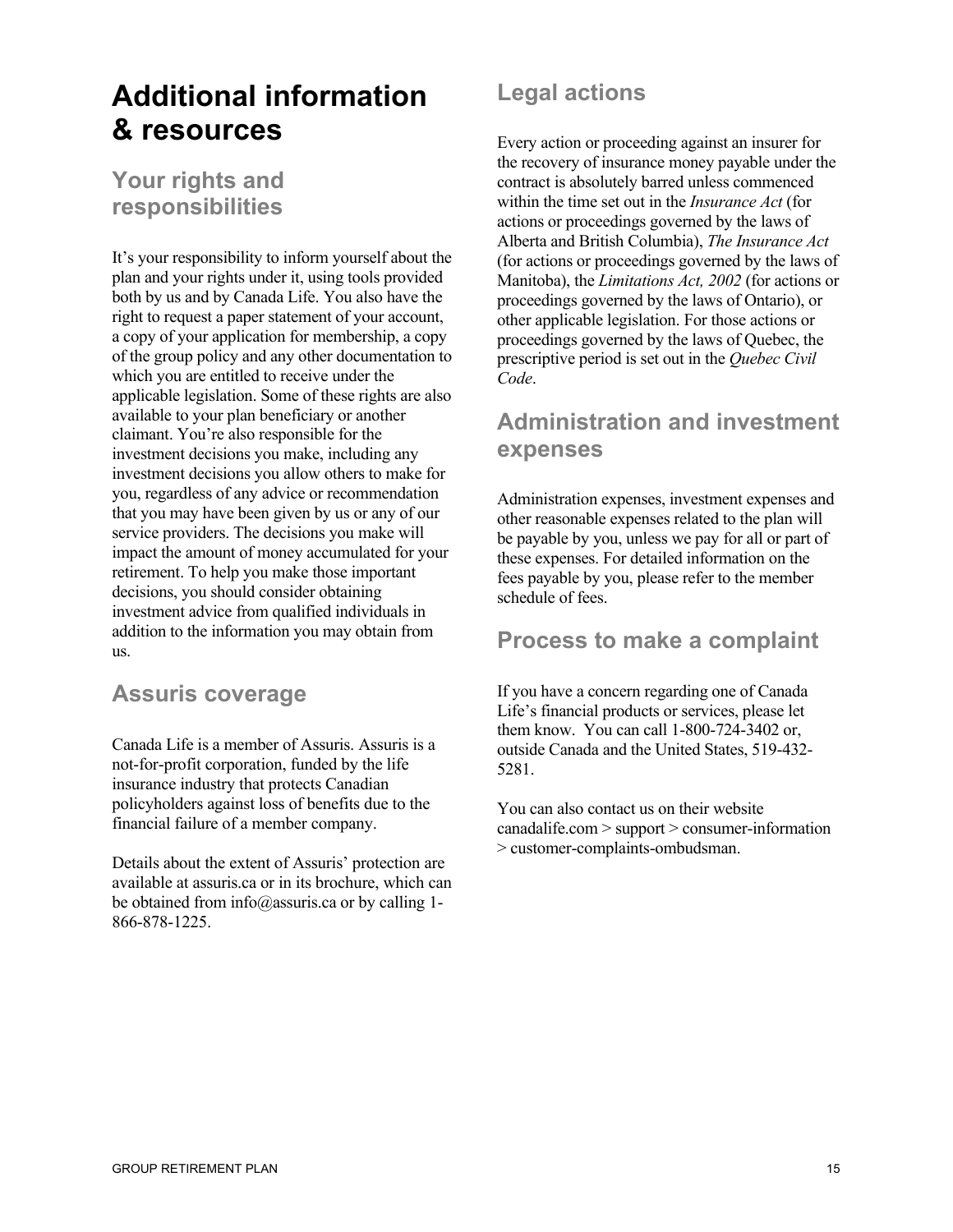## **Contact information**

| When you want to                                                                  | grsaccess.com<br><b>GRS Access</b> | $1-800-724-3402$<br>Access Line* | Your human resources<br>department | Information or related<br>Other sources of<br>forms                   |
|-----------------------------------------------------------------------------------|------------------------------------|----------------------------------|------------------------------------|-----------------------------------------------------------------------|
| Plan for your retirement<br>savings                                               | $\checkmark$                       |                                  |                                    |                                                                       |
| Enrol in the plan                                                                 | $\checkmark$                       |                                  | ✓                                  |                                                                       |
| <b>Transfer between</b><br>investment options/change<br>where assets are invested | $\checkmark$                       | ✓                                | ✓                                  | • Member Investment Instructions<br>form                              |
| <b>Review your account</b><br>balance                                             | ✓                                  | ✓                                |                                    |                                                                       |
| <b>Create a statement</b>                                                         | ✓                                  |                                  |                                    |                                                                       |
| <b>Receive investment</b><br>education and information                            | $\checkmark$                       | $\checkmark$                     |                                    |                                                                       |
| Request a withdrawal                                                              | ✓                                  | ✓                                | $\checkmark$                       | • Request for Withdrawal form<br>• Request an online withdrawal       |
| <b>Change your address</b>                                                        | $\checkmark$                       | $\checkmark$                     | $\checkmark$                       |                                                                       |
| Find a form to designate or<br>change your beneficiary                            | ✓                                  |                                  |                                    | • Designation of revocable<br>beneficiary/trustee appointment<br>form |
| Change the amount of your<br>contributions                                        |                                    |                                  | ✓                                  |                                                                       |
| Learn more about other<br>retirement planning topics                              | $\checkmark$                       | ✓                                |                                    |                                                                       |

\*To speak with a client service representative, call Access Line Monday to Friday between 8 a.m. and 8 p.m. ET.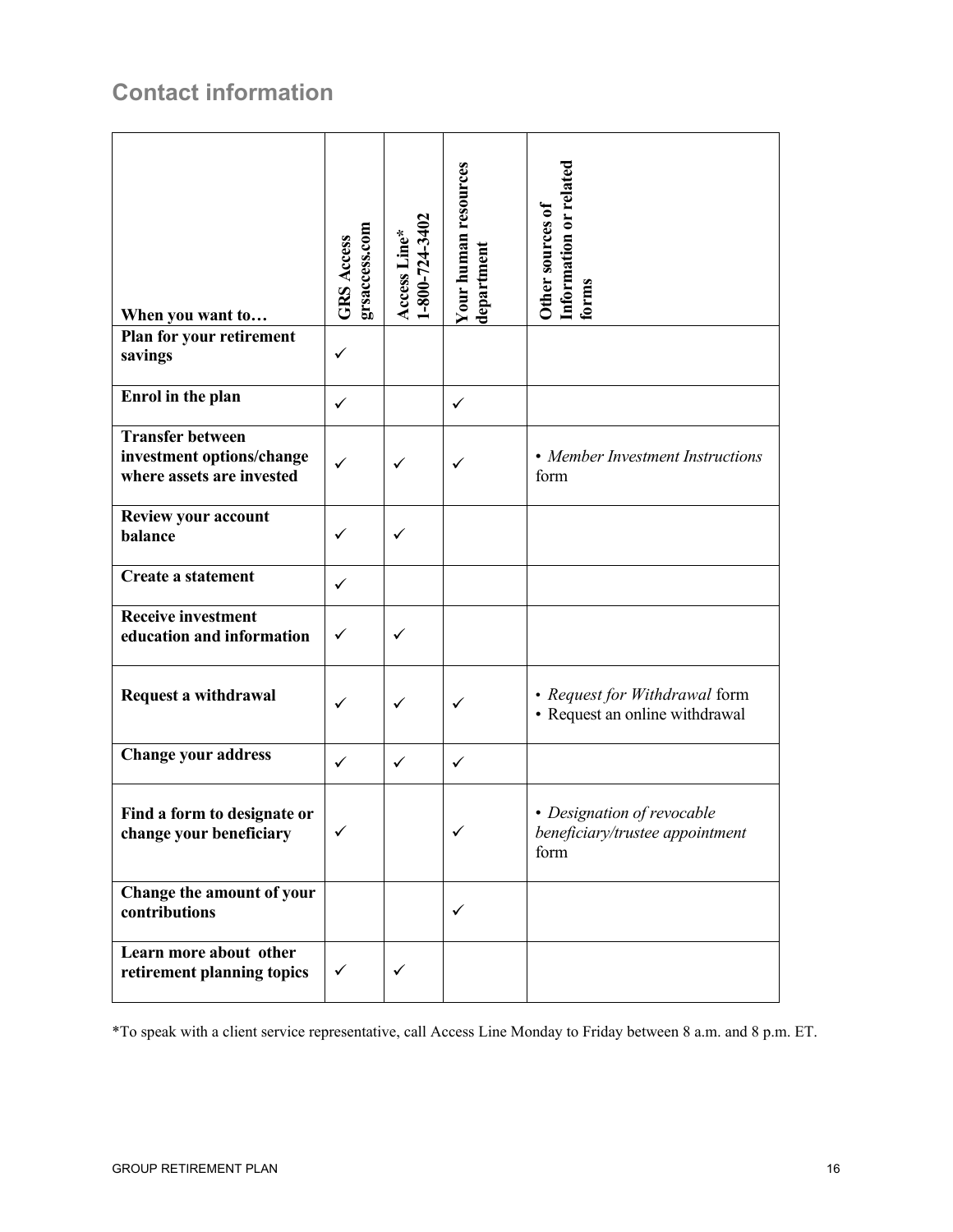## **Protecting your personal information**

Our service provider, Canada Life recognizes and respects every individual's right to privacy. Canada Life wants to ensure that you understand your rights as a plan member and encourages you to read and understand the message below which explains how your personal information will be used.

## **A message concerning privacy from Canada Life**

We recognize and respect the importance of privacy.

### **Your personal information:**

- We establish a confidential file that contains your personal information like your name and contact and financial information.
- Your information is kept in our offices or the offices of an organization authorized by us.
- You may exercise your rights to view and correct information in the file by sending a written request to us.

### **Who has access to your information:**

- We limit access to personal information in your file to our staff or persons authorized by us who require it to perform their duties, and to other persons to whom you have granted access.
- In order to assist in fulfilling the purposes identified below, we may use service providers located within or outside Canada.
- Your personal information may also be subject to disclosure to government authorities or others authorized under applicable law within or outside Canada.

### **What your information is used for:**

- Personal information that we collect *will* be used for the purposes of administering and servicing the products you have with us, and for our internal data management and analytics purposes.
- This may include investigating claims, paying benefits, and creating and maintaining records concerning our relationship.

Your consent will be valid until we receive written notice that you have withdrawn it, subject to legal and contractual restrictions. For example, if you withdraw your consent, we may not be able to allow you to remain in the plan.

From information provided to you on your application form and/or this member booklet, you understand the reasons your personal information is required, and the purposes for which it will be used, and your consent is given explicitly on a member application form or implicitly by your participation.

### **If you want to know more:**

For a copy of our Privacy Guidelines, or if you have questions about our personal information policies and practices (including with respect to service providers), write to our Chief Compliance Officer or refer to canadalife.com.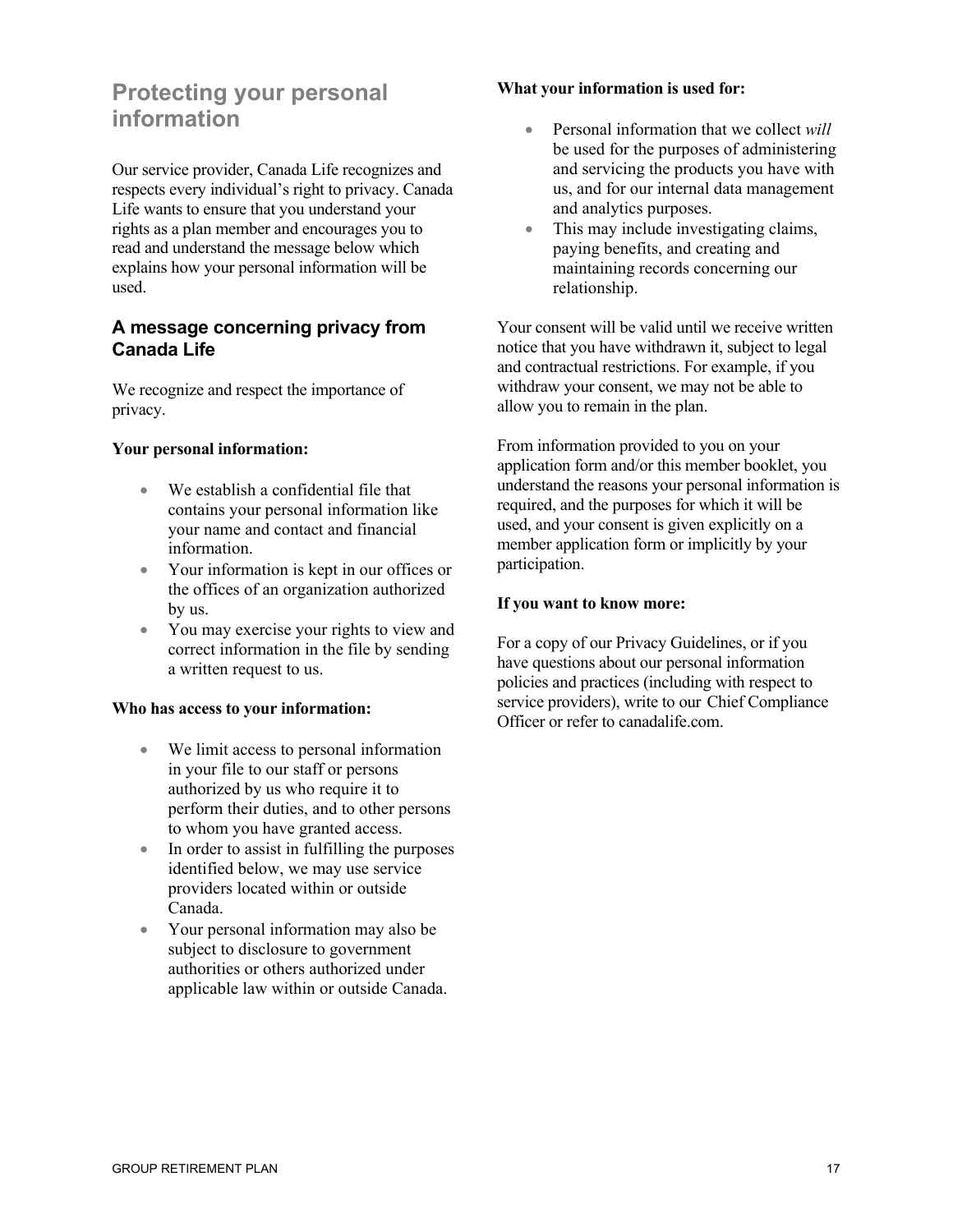## **Glossary of terms**

### **Applicable legislation**

Applicable legislation refers to the Income Tax Act and regulations, and any other legislation governing the administration of the plan.

#### **Common-law partner**

Common-law partner means an individual with whom you cohabit in a conjugal relationship and:

- Has so cohabited with you for a continuous period of at least one year, or
- You and that individual are the natural or adoptive parent of a child

the individual is recognized as a Common-law partner under the Income Tax Act.

### **Earnings**

Earnings mean your basic salary including overtime and bonuses.

### **Income Tax Act**

Income Tax Act refers to the *Income Tax Act* (Canada) and regulations, as amended.

### **Locked-in**

When the value of contributions is locked-in by pension legislation, you must use them to provide retirement income and the value of locked-in contributions can't be withdrawn as cash.

#### **Spouse**

A spouse is an individual who is married to you and is recognized as a spouse under the Income Tax Act.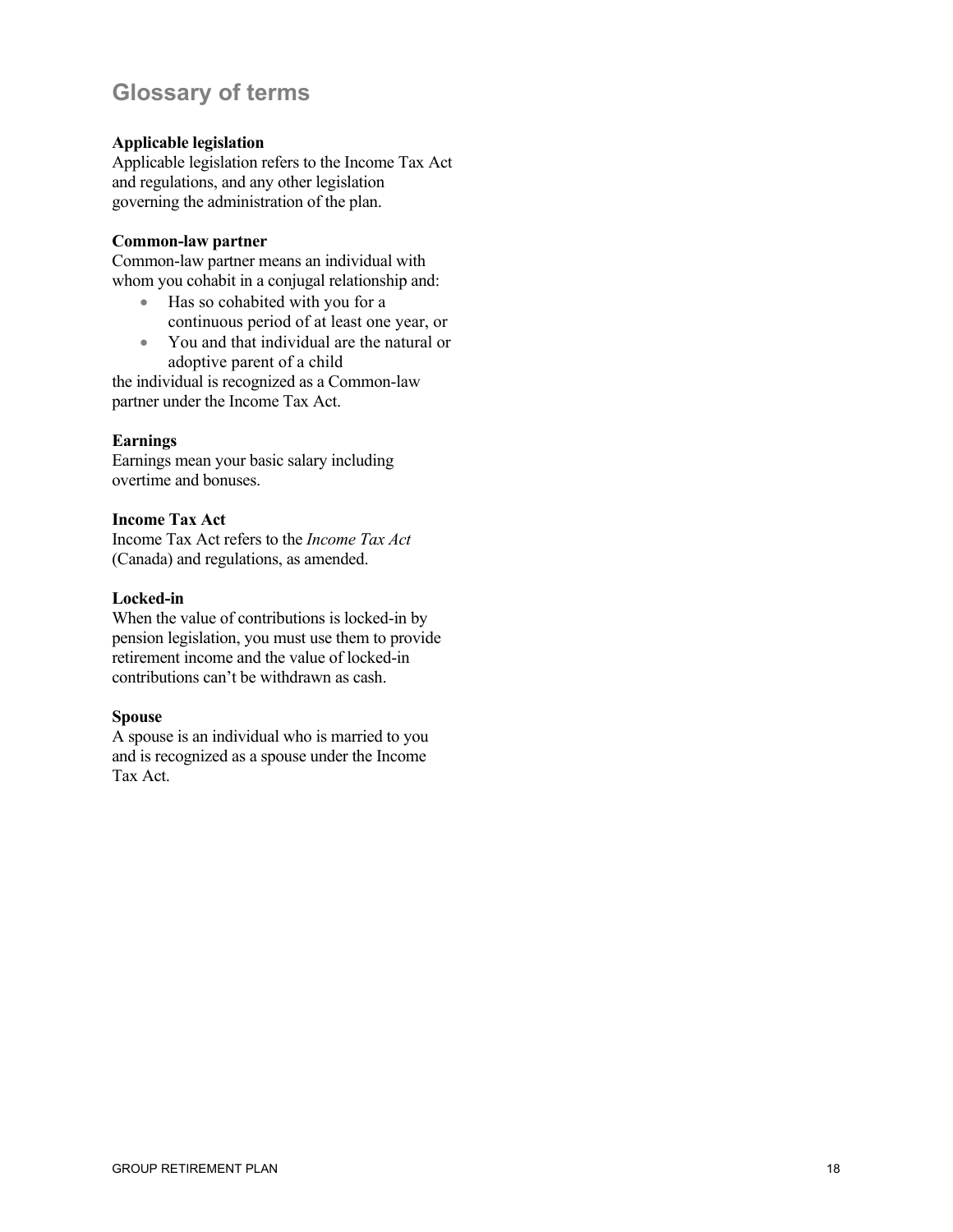#### **Group Retirement Savings Plan - Member's Certificate**

#### **Policy/Plan No. See the no. on [grsaccess.com](http://www.grsaccess.com/) or your member statement/See the no. on the cover of your guide**

In this certificate, "you" and "your" refer to the annuitant/member of the group retirement savings plan (the Plan), and "we," "us," and "our" refer to the issuer, The Canada Life Assurance Company. We can be contacted at 1-800-724-3402 or by visiting grsaccess.com.

We will pay benefits in accordance with this certificate.

#### **Section 1. Interpretation**

#### In this Plan:

**"Administrative Rules"** means our rules and procedures relating to the operation of the Plan.

**"Applicable Legislation"** means the Income Tax Act and any other federal or provincial legislation affecting retirement savings plans or locked-in addenda.

**"Common-law Partner"** has the meaning given to it under the Income Tax Act.

**"Contributions"** means amounts paid to us on your behalf and, where permitted by the Plan Sponsor, includes direct transfers from other registered plans.

**"Head Office"** means our head office, or such other administration office servicing the Plan, as may be communicated to the Plan Sponsor.

**"Income Tax Act"** means the *Income Tax Act* (Canada) and regulations, as amended.

**"Investment Option"** means any of the guaranteed investments and variable investment funds available under the Plan.

**"Investment Rules"** means our rules and regulations relating to the management of an Investment Option.

**"Locked-in Addendum"** means the locked-in retirement account addendum or locked-in retirement savings plan addendum, as applicable, which forms part of the Plan.

**"Maturity Date"** of this certificate means December 31st of the calendar year in which you attain the maximum age for maturity provided under the Income Tax Act.

**"Member"** means the annuitant, as stated on the application for membership and as defined under the Income Tax Act.

**"Plan Sponsor"** means the employer, association or other organization sponsoring this Group Retirement Savings Plan, and as applicable, includes any other employers authorized to participate in the Plan.

**"Spouse"** means an individual who is recognized as a spouse under the Income Tax Act.

#### **Section 2. Group Plan**

This certificate describes your rights and benefits under the Plan.

#### **Section 3. Plan sponsor as Agent**

The Plan Sponsor is required to provide us with any information or instructions required by us to administer the Plan.

We are entitled to rely on any information or instructions provided to us by the Plan Sponsor respecting you or on behalf of you as if such information or instructions were provided to us directly by you. Upon joining this Plan, you appoint the Plan Sponsor as your agent for all purposes in connection with the provision of information or instructions to us respecting the Plan until such time as we receive notice that you are no longer a Member of the Plan.

#### **Section 4. Investment Rules**

We have established Investment Rules relating to the management of the guaranteed investments and variable investment funds available under the Plan. The operation of the Plan and your rights will be subject to the Investment Rules. We may amend the Investment Rules at any time and will provide the Plan Sponsor with prior notice of material changes wherever possible. From time to time changes to the Investment Rules may be imposed on us by fund managers and in those circumstances prior notice may not be possible.

#### **Section 5. Contributions**

Contributions to the Plan will be invested in a group annuity policy issued to the Plan Sponsor by us. We will establish an account for the Member and Contributions received on behalf of each Member will be allocated to the Member's account. All Contributions must be within the limits permitted under the Applicable Legislation.

In the event of an overpayment, on written request, we will refund to the contributor any amount as provided in paragraph 146(2)(c.1), or any successor provision, of the Income Tax Act. The amount refunded cannot be greater than the value of the funds held under this certificate.

#### **Section 6. Investment Options**

Contributions will be invested in one or more of the various Investment Options which we make available to the Plan from time to time, as directed by you and/or Plan Sponsor, as applicable, and will be allocated to your account. If no election has been made by you, new Contributions will be invested in the default Investment Option(s) selected for the Plan. Contributions invested in an Investment Option will be subject to the Investment Rules. We may amend the terms of any Investment Option or add or withdraw any Investment Option at any time. We will provide 60 days notice to the Plan Sponsor of any material change to an Investment Option.

#### **a) Guaranteed Investments**

Contributions may be invested in guaranteed investments of various durations at guaranteed interest rates. Investments in the guaranteed investments described in this certificate are guaranteed both as to principal and interest. Contributions invested in a guaranteed investment will earn interest in the manner and at the rate applicable to that investment in accordance with the Investment Rules. The interest rate on any such investment is compounded daily and guaranteed until the end of the month in which the selected interest guarantee period expires.

At the end of the interest guarantee period of any guaranteed investment, you and/or Plan Sponsor, as applicable, may select any new interest guarantee period we are then offering, so long as it does not extend beyond the Maturity Date of this certificate. Alternatively, you and/or Plan Sponsor, as applicable, may select any other Investment Option we are then offering. If no selection has been made, the Contributions and interest will be reinvested for the same term, at the guaranteed interest rate in effect at the time of reinvestment.

Subject to the terms of this certificate, you may withdraw amounts from any quaranteed investment before the end of the interest quarantee period. If Contributions are withdrawn from a guaranteed investment, the value withdrawn will be calculated in accordance with the Schedule of Fees applicable to the Plan.

#### **b) Variable Investment Funds**

Contributions may be invested in variable investment funds. These funds are segregated funds offered and administered by The Canada Life Assurance Company. Contributions invested in a variable investment fund are not guaranteed either as to earnings or as to principal. The value of your account in a variable investment fund will fluctuate with the financial experience of the fund.

The assets of a variable investment fund belong to us but they are available only for the benefit of unit holders of the fund. If you invest a Contribution in a variable investment fund you will acquire units in the fund equal to the value of your Contribution on the date the investment is made.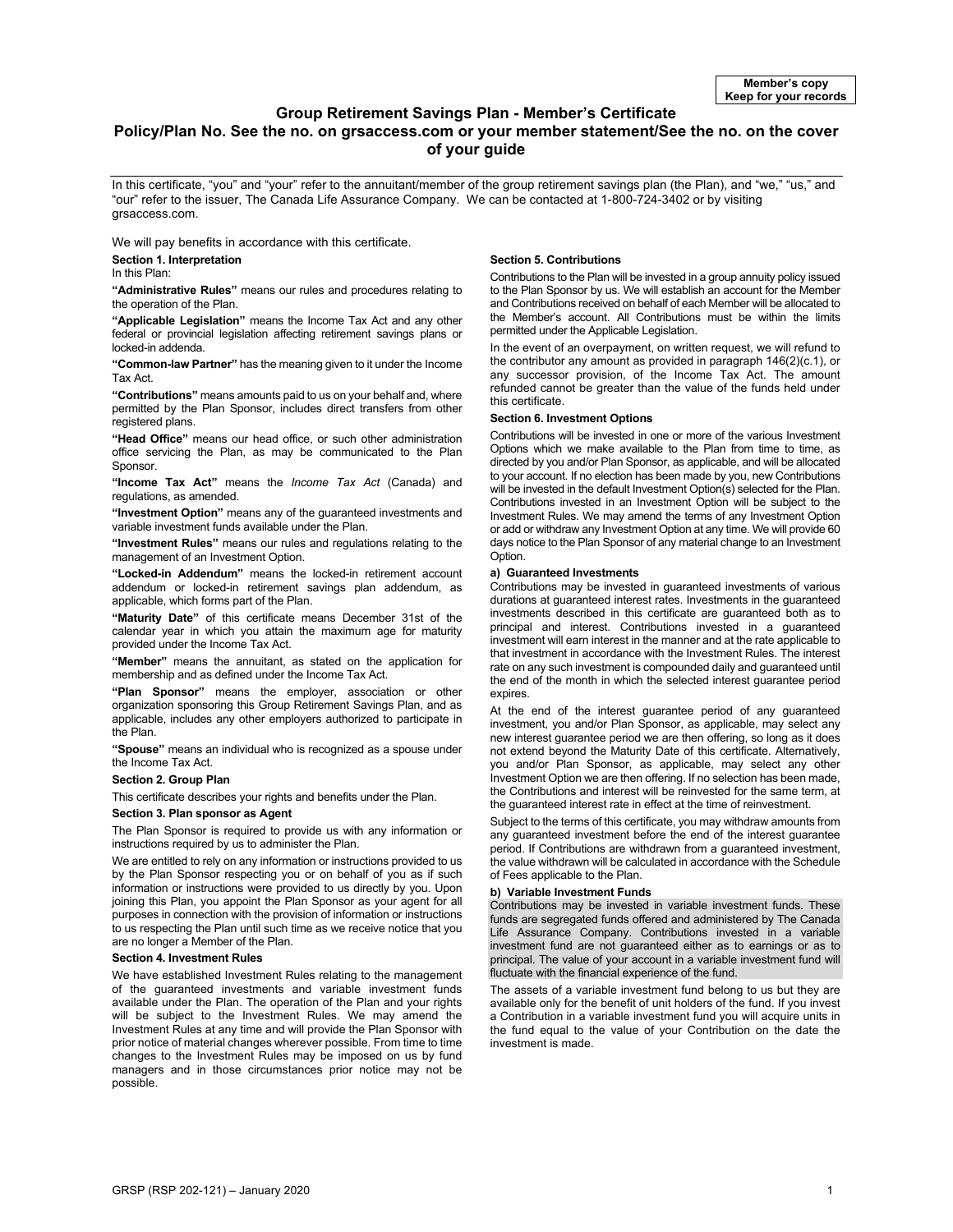We determine the value of the units of a variable investment fund on each valuation date of that fund and investments into and withdrawals from a fund can only be made on a valuation date. Most funds offered by us are valued on a daily basis but we may value funds less frequently in accordance with the Investment Rules. The unit value of a fund on a valuation date is determined by dividing the value of the assets of the fund, less the investment management fee described below, by the number of units in the fund immediately before the valuation date.

An investment management fee is charged and includes a fee for managing the variable investment funds, a fee for providing other services under the Plan and may include an amount for administrative expenses and other services under the Plan in accordance with the Schedule of Fees applicable to the Plan. This fee may either be deducted from the value of the assets of the fund (as part of the calculation of the unit value of a fund), or with our consent, the Plan Sponsor may elect to pay this fee separately.

#### **Section 7. Benefits - Income at Maturity**

If you are living on the Maturity Date we will liquidate the value of funds held in your account and apply the value to provide a retirement income fund for you from us, as we in our sole discretion may select, and you appoint us as your agent for this and any related purpose. We will not be liable for any resulting loss. If you prefer, by notice to us, you may elect another form of retirement income that we are offering at that time and which is permitted for a retirement savings plan.

If an annuity is selected as your retirement income, we undertake to provide an annuity that provides for annuity payments in equal periodic amounts payable yearly or more frequently. The annuity will be issued in accordance with our rules and issue rates for annuities which are then applicable. You must provide us with satisfactory proof of the date of your birth and sex on or before the Maturity Date. If there has been any misstatement, we will make any adjustments we consider equitable.

Any annuity provided must comply with subsection 146(1), or any successor provision, of the Income Tax Act. Annuity benefits payable to your surviving Spouse or Common-law Partner following your death may not exceed the annuity payments which were being made to you before your death, except for increases due to indexing as permitted under subparagraphs 146(3)(b)(iii)(iv) and (v), or any successor provision, of the Income Tax Act. If the beneficiary under the annuity is not your Spouse or Common-law Partner at the date of your death, the present value, as determined by us, of any remaining payments will be paid in one sum and the annuity will be terminated.

If this certificate is governed by laws of the province of Quebec, the group annuity policy was established on or after March 1, 2006 and a single life annuity guaranteed for a period of 10 years is selected as your retirement income on the Maturity Date, the amount of the annuity payments will be determined by multiplying the value of your account (less any applicable fees and charges) by the greater of i) our then current annuity rate for a single life non-participating annuity with a guaranteed period of 10 years; and ii) \$3.47 for each \$1,000 of that value, if you are male, or \$3.23 for each \$1,000 if you are female. However, if an annuity or another settlement option is not selected by the Maturity Date, the value of your account will be used to purchase a retirement income fund for you. Payments under the retirement income fund will commence in accordance with the terms of the retirement income fund contract. The retirement income fund contract will mature on the date you attain 100 years of age but not later than the 28th day of that month (the RIF Maturity Date). If you attain age 100 after the 28th of the month, you will be deemed to have attained age 100 on the 28th of the month. An annuity will commence on the RIF Maturity Date; however, you may elect to commence annuity payments prior to the RIF Maturity Date on the then current terms and conditions. When annuity payments commence, they will be equal monthly amounts and will be payable to you for life and cease on your death. The amount of the annuity payments will be determined by multiplying the value of the funds held in the retirement income fund for the payment of your annuity (less any applicable fees and charges) one month before the date annuity payments are to commence by the greater of:

i) our then current annuity rate for a single life non-participating annuity with no guarantee period; and

ii) for each \$1,000 in the retirement income fund:

if you are male and you elect to commence annuity payments

- in the month next following the month you attain the age of 80 years, \$5.89;
- in the month next following the month you attain the age of 90 years, \$8.55; or
- if an election is not made the rate will be \$8.61 in the month next following the RIF Maturity Date when you attain age 100.
- if you are **female** and you elect to commence annuity payments
- in the month next following the month you attain the age of 80 years, \$5.37;
- in the month next following the month you attain the age of 90 years, \$8.36; or
- if an election is not made the rate will be \$8.61 in the month next following the RIF Maturity Date when you attain age 100.

#### **Section 8. Withdrawal of Funds**

Subject to the terms of this certificate, on or before maturity, you may withdraw all or part of the value of your account by giving notice to us and may elect:

i) to purchase any form of annuity that we are offering at that time and which is permitted for a retirement savings plan with payments commencing no later than the Maturity Date;

ii) to transfer the funds directly to a retirement income fund, another retirement savings plan or a registered pension plan as permitted under the Income Tax Act; or

iii) to receive payment in cash.

The value of your account will be reduced by the amount of any withdrawals.

All such elections will be completed in accordance with the Administrative Rules and the Investment Rules.

Notwithstanding the above provisions, the Plan Sponsor may impose restrictions on withdrawals and/or transfers to which you will be subject during the duration of your eligibility under the Plan as outlined in the Withdrawal Restrictions Endorsement.

#### **Section 9. Termination of Plan or Membership**

If the group annuity policy of this Plan is terminated or if you cease to be eligible to participate under the group annuity policy, no further Contributions may be made under this certificate. When we receive notice that such an event has occurred, the Plan Sponsor will cease to be your agent and we may, without accepting any obligation or responsibility to do so, withdraw (for Quebec, make a single annuity payment) or transfer the value of your account from the Plan. We may exercise this right at any time. You will be given 60 days from the date we receive notice of the occurrence of the event to provide us with withdrawal or transfer instructions. If you do not provide such instructions within the 60 day period and the Plan Sponsor does not permit you to remain in the Plan, you will be deemed to have instructed us to transfer the value of your account to another retirement savings plan as we deem appropriate, and appoint us to be your agent for this and any related purpose and we accept such appointment. In the alternative, if another retirement savings plan is deemed to not be appropriate, we will pay the proceeds to you in cash.

The beneficiary designated by you under this certificate will also serve as the beneficiary designation under any alternate retirement savings plan issued to you by us to replace this certificate upon the termination of the group annuity policy or your eligibility to participate under the group annuity policy, until and unless you change or revoke such beneficiary appointment.

We may, on our own or at the request of the Plan Sponsor, resign as issuer, and allow for the appointment of a successor issuer. The Plan Sponsor will advise us of the identity of the successor issuer within 60 days of such resignation, and upon the transfer of all Plan assets to the successor issuer, we will be discharged from any further liability under the Plan.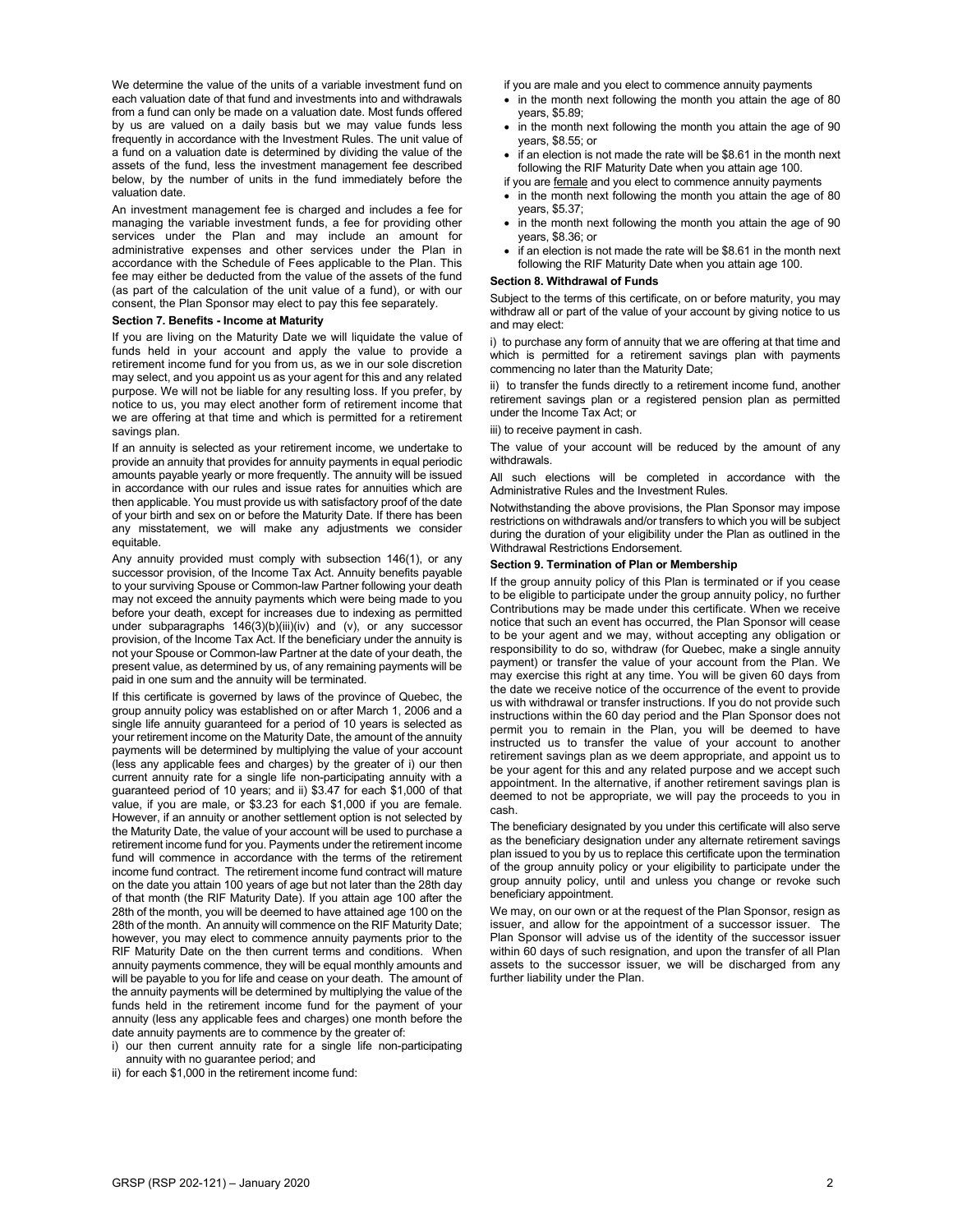#### **Section 10. Limitation of Liability**

The provision of a life annuity, or another form of annuity settlement option, or a withdrawal or transfer of the value of your account, will constitute a full and final settlement of your rights or the rights of your beneficiary, as applicable, with respect to the Plan, as against the Plan Sponsor, any employers authorized to participate in the Plan, any agents of the Plan Sponsor, us and any of our agents.

#### **Section 11. Legal Actions**

Every action or proceeding against an insurer for the recovery of insurance money payable under the contract is absolutely barred unless commenced within the time set out in the *Insurance Act* (for actions or proceedings governed by the laws of Alberta and British Columbia), *The Insurance Act* (for actions or proceedings governed by the laws of Manitoba), the *Limitations Act, 2002* (for actions or proceedings governed by the laws of Ontario), or other applicable legislation. For those actions or proceedings governed by the laws of Quebec, the prescriptive period is set out in the *Quebec Civil Code*.

#### **Section 12. Death of the Member**

You may designate a person to receive all amounts payable to a beneficiary under this certificate. You may change or revoke a revocable beneficiary designation as permitted by law. If your die before the value of your account has been applied to provide an annuity or have been withdrawn or transferred, we will pay that value to the beneficiary in one sum in accordance with our then current practices. If you die and have named your Spouse or Common-law Partner as beneficiary, your Spouse or Common-law Partner may transfer the value of your account into another registered retirement savings plan, purchase an annuity, elect a lump sum payment, or transfer the funds to a registered retirement income fund in accordance with the Applicable Legislation.

#### **Section 13. Registration under the Income Tax Act**

We will apply to register the Member's plan as a registered retirement savings plan under the Income Tax Act and any similar provincial legislation. We have the right to amend, at any time and without notice, the terms of this certificate as we consider necessary so that the Plan will continue to qualify for registration.

Your rights are subject to the requirements of the Income Tax Act, any similar provincial legislation and, if locked-in funds are held under this certificate, to the requirements of the relevant provincial or federal pension legislation

Except as specifically permitted under the Income Tax Act, no benefit, loan or indebtedness that is conditional in any way on the existence of the Plan or this certificate may be extended to you, the contributor or a person with whom you do not deal at arm's length. You may not engage in any transaction, investment, payment or transfer which is or may be an advantage, an RRSP strip or a swap transaction under Part XI.01 of the Income Tax Act. We will not make any payments under the Plan except those specifically permitted by the Plan or the Income Tax Act or required by law. We reserve the right to prohibit any transaction, investment, payment or transfer, whether an advantage, an RRSP strip or a swap transaction under the Income Tax Act, or such other payment or transfer which is or may be prohibited or penalized under the Income Tax Act.

#### **Section 14. Locked-in Pension Funds**

If locked-in pension funds are transferred to the Plan, such funds will be governed by the provisions of the Locked-in Addendum. To the extent of any inconsistency between the addendum and this certificate, the Locked-in Addendum will override the terms of this certificate.

#### **Section 15. Taxes**

All fees and charges payable to us are net of any applicable taxes and any such taxes will be payable or recoverable in the same manner as the fees and charges to which they relate.

#### **Section 16. General Provisions**

Any notice to us must be in writing or such other form as may be agreed upon between us and the Plan Sponsor. Such notice will be effective when received at our Head Office.

Any notice to a Plan Member will be in writing and will be effective on the date it is received. Notice to the Plan Sponsor will be considered notice to the Member.

We may amend the terms and conditions of the certificate issued to you upon 60 days' notice to the Plan Sponsor, unless otherwise specified. Continuation in the Plan after the effective date of such amendment will constitute acceptance of such amended terms.

If we agree to amend or waive any provision of this certificate the amendment or waiver is effective only if it is in writing and signed on our behalf by our authorized officer.

This certificate and your rights and benefits under this certificate are not assignable, except to the extent permitted under the Income Tax Act and any similar provincial legislation upon marriage breakdown.

You may request a paper statement of your account, a copy of your application for membership, a copy of the group policy and any other documents to which you entitled to receive under the Applicable Legislation. Some of these rights are also available to your designated beneficiary or another claimant.

All payments to or by us will be in legal Canadian currency.

We may delegate some or all administrative functions to an agent. Notwithstanding any delegation to an agent, the ultimate responsibility for administering the Plan in accordance with the Plan's terms lies with us.

The Plan is subject to the Applicable Legislation. To the extent of any inconsistency between the Plan and the Applicable Legislation, the Applicable Legislation will override the terms of the Plan.

Jeff man

Paul A. Mahon **Jeffrey F. Macoun** 

President and Chief Executive President and Chief Operating Officer, Canada